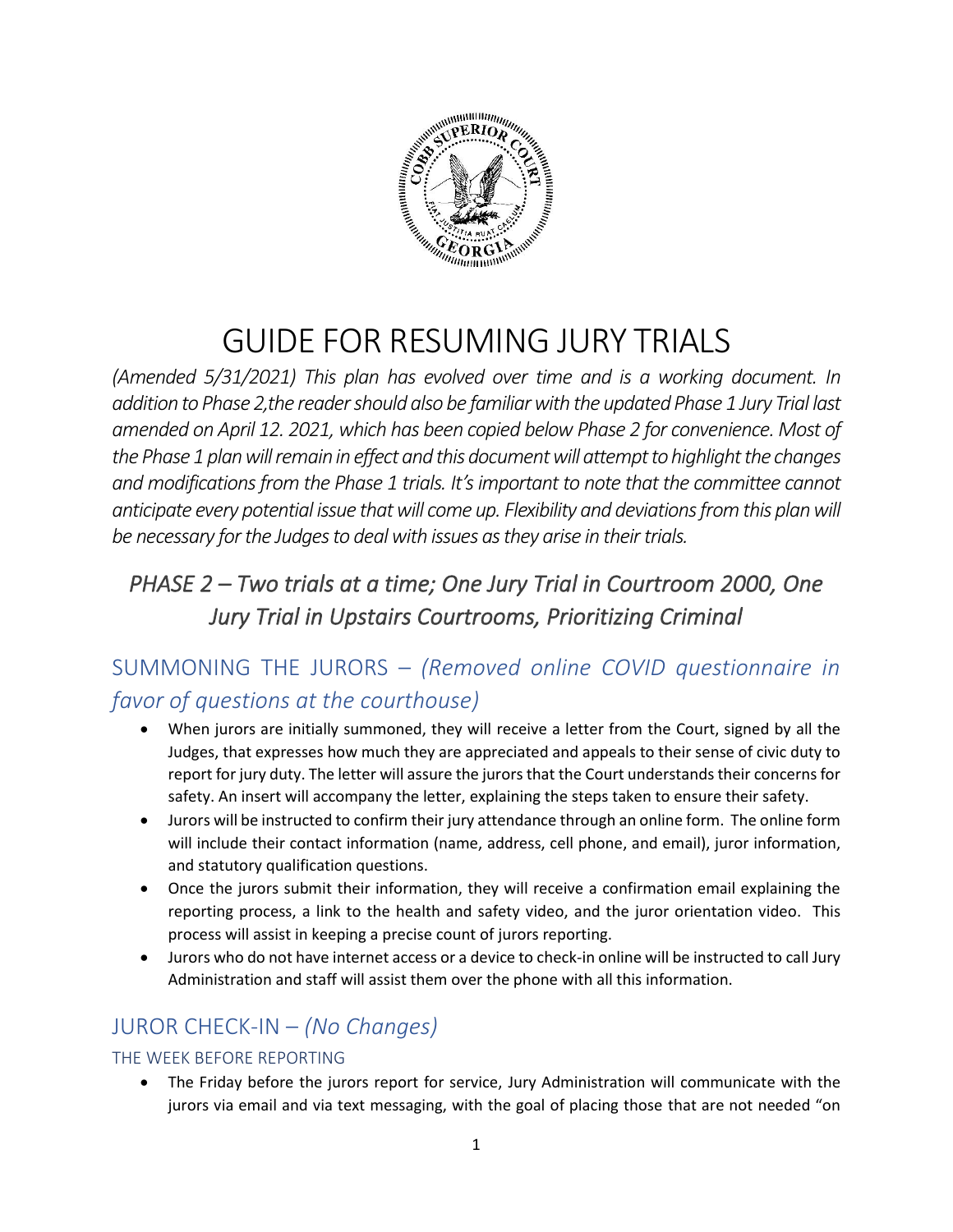call" based on the response numbers collected during the online and telephonic check-in process described above.

• Jurors who are not placed "on call" will receive further parking and check-in instructions.

#### THE NIGHT BEFORE REPORTING

• When jurors check the initial reporting message the night before, as they are instructed to do on their summons, the message will include two COVID-19 questions. If they answer "yes" to either question, the juror will be instructed to email Jury Administration, or contact the Jury Administration office by phone, and Jury Administration will follow up to reschedule the juror. It will be made clear that this does not excuse them from jury service altogether; their service will be deferred to a later date. Jury Administration will keep a record of the deferred jurors, and those individuals will be referred to the assigned Judge should Jury Administration receive the same response to the COVID-related responses when they are re-summoned.

#### THE DAY OF SERVICE – SAFETY PRECAUTIONS JURORS WILL ENCOUNTER

- Expanded Reporting Window Jurors will be instructed in their reporting message to report to the Haynes/Lawrence Street entrance. They will be given an extended report time from 8 a.m. - 9 a.m. Jurors will be given staggered reporting times on their summons so they don't all arrive at the same time. They will be screened through a daily thermal scanning process to check their temperatures..
- Temperature Screening Any potential juror who reports with a 100.4 degree temperature or higher must give his/her name and contact information to the employee overseeing the thermal scanning. Jury Administration will receive the potential juror's information, and contact the juror to be rescheduled. As with all visitors to the courthouse, any person with a reading above the threshold will be given a fifteen-minute cool-down period and will be re-tested, before being excused.
- Masks All visitors are required to wear masks to enter the courthouse, and the mask must remain in proper position over nose and mouth, unless instructed by their assigned Judge to remove it. All courthouse deputies, bailiffs, and other staff will remain vigilant and politely ask anybody in the courthouse seen without a mask to put it back on. Any jurors that arrive without a mask will be provided one as they enter the line for the checkpoint outside the courthouse.
- Social Distancing The Jury Assembly Room (JAR) has been set up with a reduced capacity of approximately 48 jurors. Chairs have been placed 6 feet apart. Chairs may not be rearranged by the jurors. The seating area outside the JAR doors has capacity for an additional 12 jurors to sit while maintaining the recommended social distancing. Social distancing signage with CDC recommendations will be prominently displayed.
- Physical Barriers Plexiglass shields will be installed at the check-in desks in the JAR.
- Touchless Scanning There will be two check-in stations where jurors will scan their summons. There will be no exchange of documents, and social distancing will be maintained. Following check-in, jurors will be directed to their seats.
- Disposable Badges At check-in, each juror will receive a disposable badge, rather than the clipon badges used in the past. The color scheme will remain the familiar blue badges for jurors that have been summoned and red badges for those selected to serve on a petit jury.
- Hand Sanitization Stations There are several hand sanitization stations strategically placed between the entry points to the courthouse and to the JAR.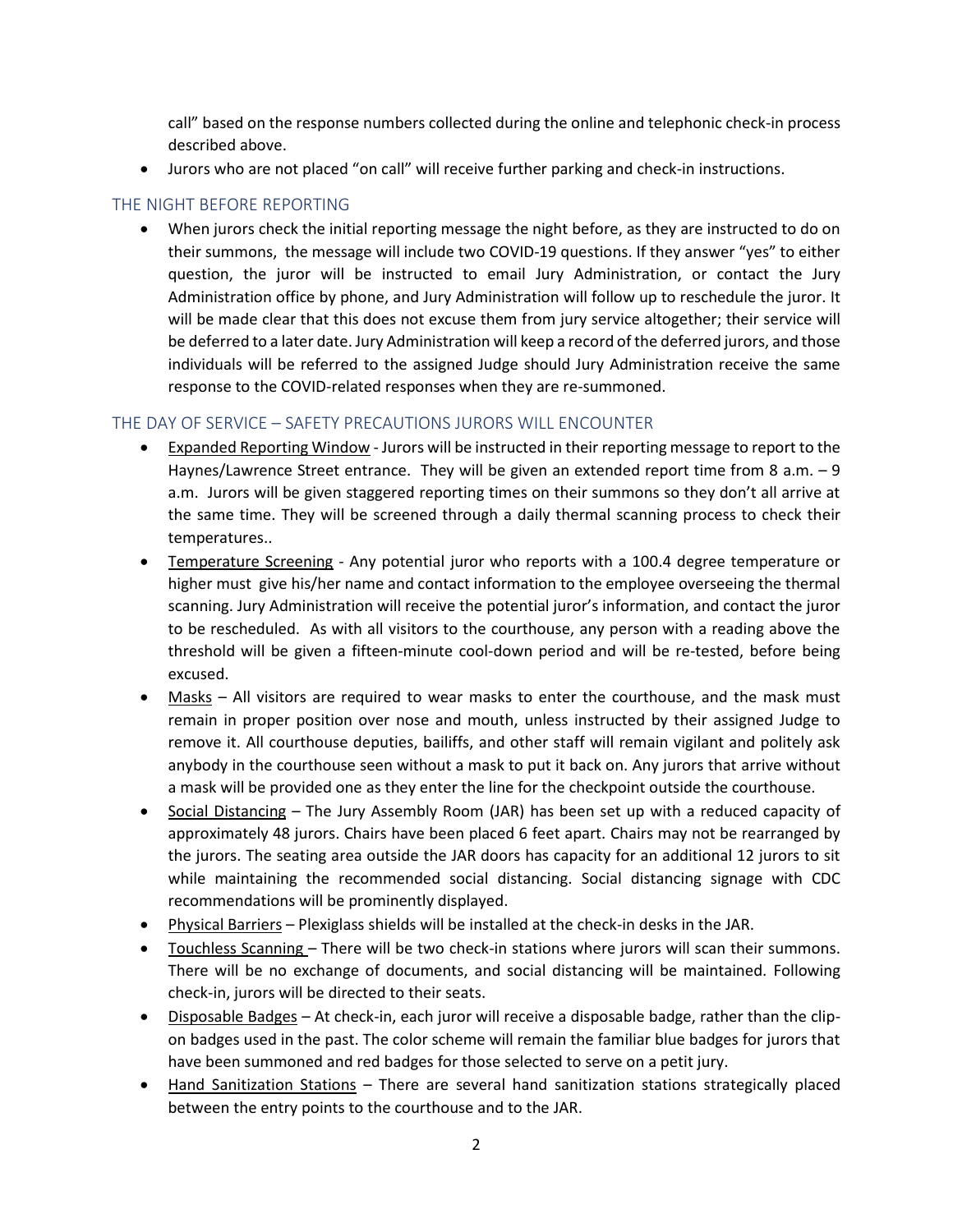- Courthouse HVAC Modifications –A needlepoint bipolar ionization (NPBI) air-purification system has been installed in the courthouse HVAC system.
- Courtroom HEPA Filtration In addition to the HVAC modifications, each courtroom, the JAR, and deliberation room will also have multiple HEPA filtration units operating.
- Nightly Deep Cleaning of Jury Assembly Room and Jury Deliberation Rooms Property Management will sanitize the JAR and any deliberation room that was used each evening.
- Health and Safety Video All of the above-mentioned safety precautions will be highlighted in the insert received by jurors with their summons, and also on a video that they can view following their confirmation email from Jury Administration. The insert will provide a QR code link to play this video. Lastly, this video will be played again on the morning of their service, along with the jury orientation video.

# THE IMPANELING PROCESS – *(Changes highlighted below)*

- To accommodate two simultaneous trials, Jury Administration will have 60 jurors available who will report from 8 a.m. - 9 a.m. They will be sworn, statutorily qualified, and are set in panels. Each Judge will be assigned two panels of 15 jurors to begin jury selection in the morning.
- Another judge will go down and for the afternoon session at approximately 12:15-1:15 and repeat the process for 36-42 additional jurors available to repeat the process and get one more panel for each judge.
- Jurors will be placed "on call" and released, subject to re-call. Jurors placed "on call" will be instructed to report on one-hour notice and will receive reporting instructions by telephone, text, and email. They will also be instructed that if they are not contacted by Jury Administration by 4:30 PM, they must call the voicemail or check the website at 6 p.m. for instructions. These jurors, even if not called back, will be checked-in for attendance purposes and given verification of attendance for their employers.
- The objective is to have 60 jurors in the JAR in the morning and an additional 36-42 in the afternoon. The overflow area in the lobby outside of the JAR will be used to accommodate these numbers.
- The Judge will come down to the JAR, swear in the jurors, and qualify the jurors again (even though they already answered these questions online).
- Once they are present, qualified, and finished with orientation, Jury Administration will notify the courtroom clerk that the jurors are ready, and have been divided into three panels of 15.
- Jury Administration will also be assigned a bailiff to provide support for the courtroom bailiffs in any of the procedures outlined herein (e.g., elevator rides and waiting for jurors at the temperature check points).

# VOIR DIRE - EACH PANEL REPORTS SEPARATELY TO COURTROOM 2000 & THE SECOND JURY TRIAL COURTROOM

- Panel "A" reports to their respective courtroom for trial, and the Judge will provide reporting instructions to Jury Administration for Panels "B," "C," and "D" (if necessary).
- Panel "A" will go up the escalator or elevators with the bailiffs. Social distancing will be maintained except where impossible on the short elevator rides where everyone will remain masked.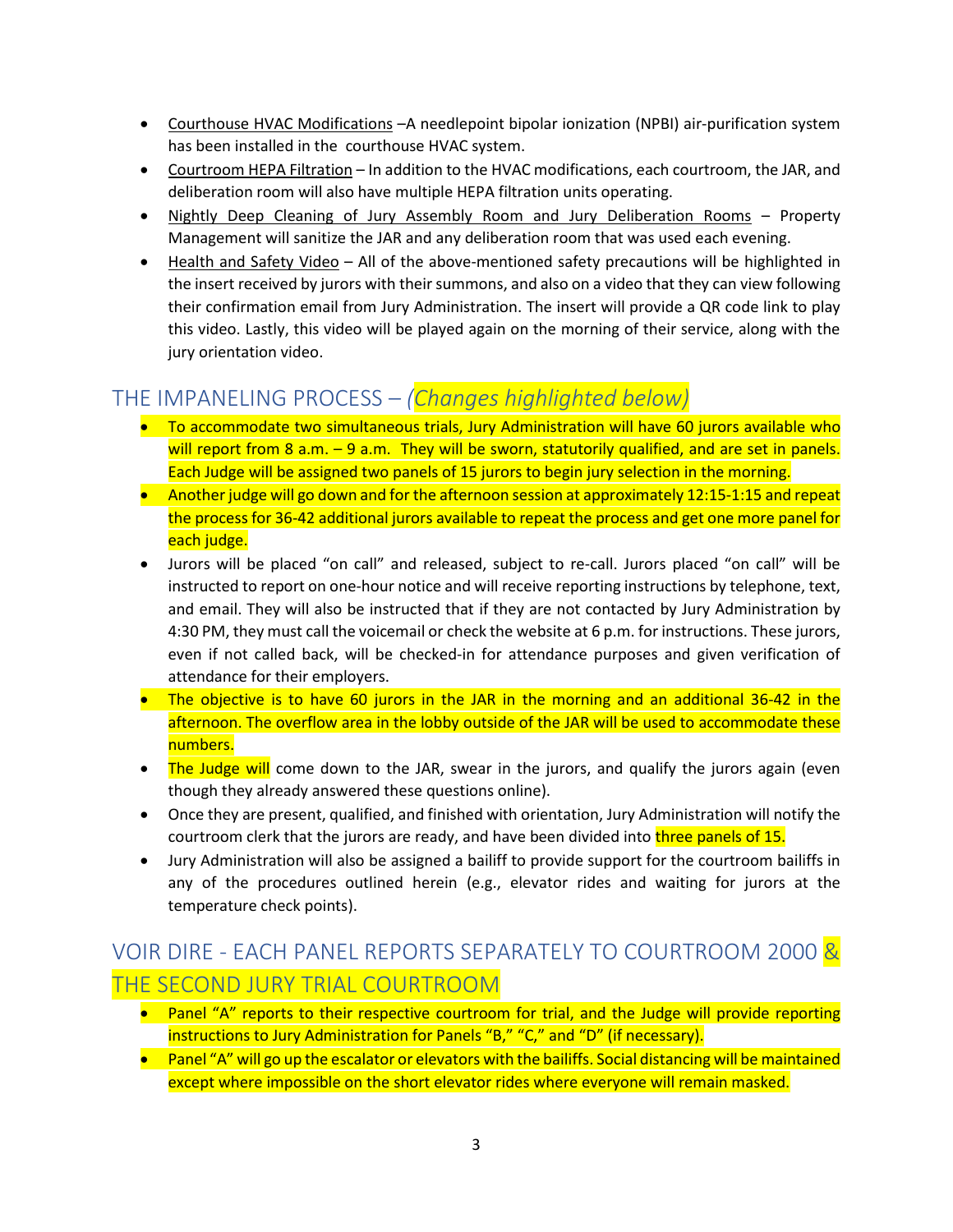- The Judge should re-qualify the jurors when they arrive to the courtroom, in the presence of the defendant and on the record.
- Although each Judge and each case may necessitate variations to this process, 45 minutes per panel per side, would be 1.5 hours per panel. For example, if Panel "A" is at 10:00 a.m., that panel can be completed before lunch. Panel "B" can report at 1:00 p.m. Panel "C" can report back at 2:30 p.m.
- For a one-day jury selection, each panel will be excused for the day after being questioned. Jurors would call in after 7:00 p.m. to see if they were selected for the jury and will report back the following morning for service on the case for which they were selected.
- More complex cases may not lend themselves to the exact times described above, and jury selection may take two days. However, these procedures can be easily modified by the Judge and Jury Administration, with appropriate communication to the jurors.
- Strikes for cause should be taken up panel-by-panel, before that panel is released.
- At least two alternate jurors are recommended for each case and long trials may necessitate more.
- Any panels still physically present in the building would not be brought back into the courtroom while the lawyers exercise their strikes. See *Martin v State*, 205 Ga. App. 591 (1992).

# TRIAL PROCEDURES – (*Changes Highlighted Below)*

#### GENERAL CONSIDERATIONS

- Judges should require mandatory pretrial conferences with all lawyers participating in the cases called for trial. At a minimum, said conferences should take place the week before trial to make sure both sides are clear on all of the changes that COVID-19 has necessitated. At the conference, the Judge should try to handle as many pretrial issues as possible, so that they do not delay the jurors reporting to the courtroom on the morning of trial. During the pretrial conferences, the lawyers and the Judge will discuss the number of witnesses and timing for their appearance in the courthouse, as well as where each party's witnesses will wait until called to testify. To the extent possible, the lawyers should stagger witness report times, but should only do so after a consultation with the Judge and the other side to ensure that jurors are not left waiting around for witnesses to arrive. Discuss the rule of sequestration and make sure both sides instruct their witnesses on it. It is also important to make sure both sides are familiar with the technology, especially the digital presentation of evidence.
- Judges, court staff, bailiffs, lawyers, parties, defendants, and jurors will all wear masks during the trial when not speaking.
- Defendants reporting from the jail for trial will undergo a COVID-19 test early enough to have the results by the morning of trial. They will also have temperature screenings each day.
- Judges should be on the bench at 8:00 AM or 8:30 AM with the lawyers reporting at that same time. There are too many issues that arise at the last second, like motions or guilty pleas. The Court should avoid having 48 anxious jurors sitting in the JAR while taking care of routine matters that could have been handled days or hours before they arrived.
- Judges may remove, and permit counsel and jurors to remove their masks while speaking.
- Witnesses may testify without a mask. Upon request of either side, a witness shall testify without a mask.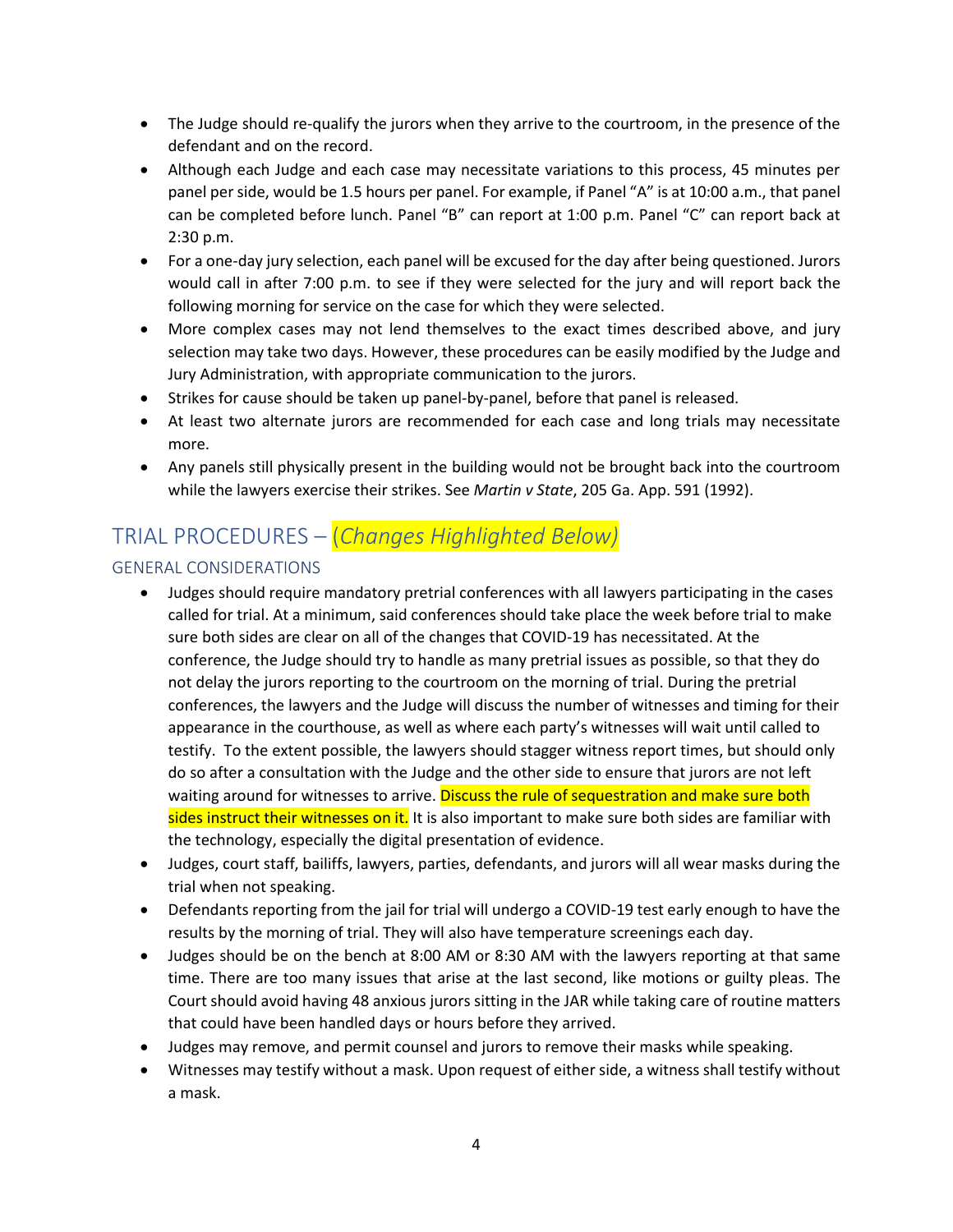- The Court will have face shields on standby to accommodate unmasked speaking.
- Due to difficulties guiding the jurors throughout the courthouse, it is anticipated that trials will necessitate the use of three bailiffs.
- Each time jurors report back to the courthouse, they will enter through the Haynes Street entrance.
- Bailiffs will meet the jurors, at the designated time, at the thermal check station and escort the jurors to the jury room after they pass the thermal scanner and answer the two COVID-related questions. It will take two to three bailiffs to escort the jurors to the 4th floor jury rooms (4200 & 4500). One bailiff will be on the  $4<sup>th</sup>$  floor with the jurors getting off the elevator, and one on the ground floor with the jurors waiting to board. Any jurors capable of taking the stairs—who desire to do so—will be directed to the stairwell and they may take the stairs to the  $4<sup>th</sup>$  floor.
- Any returning juror who does not pass the temperature check or COVID screening questions will be brought to the trial Judge's attention immediately. Meanwhile, the Jury Administration bailiff will wait with the juror until instructions are received from the trial Judge.
- **Joining issue will occur the way it always has, on paper. Hand sanitizer is available.**
- Jury Verdict will be on paper and in writing.
- Questions from the jurors will be in writing as well and scanned into ShareFile in the courtroom as a Court's exhibit. Hand sanitizer is available.
- What to do in the event of a close contact exposure or positive test during a trial? In the event of a close contact exposure or positive test during trial, the Committee suggests recessing the trial for the necessary amount of time and then reconvening, rather than declaring a mistrial and starting anew with jury selection.

#### COURTROOM LAYOUT

- In Courtroom 2000, for *voir dire* AND for seating during the trial, six jurors will be placed in the jury box at the marked seats. The remaining six to eight jurors will be spaced out in the first five rows of the right side of the courtroom (from the Judge's perspective) in the marked seats. All of these seats have clear sightlines to the witness stand, the Judge's bench, and the courtroom monitors.
- In the regular courtrooms, for *voir dire* AND for seating during the trial, four or five jurors will be placed in the jury box at the marked seats. The remaining jurors will be spaced out in the courtroom gallery on both sides of the courtroom in the marked seats. Having the jury in the gallery will bring the upstairs courtroom to capacity and there is no extra space in the trial courtroom for the family members of the defendant, victims, or the public. However, the proceedings will be streamed into another courtroom where all of those people will be able to see and listen to the entire trial.
- Jurors may be moved to accommodate hearing or vision issues.
- Care should be taken to accommodate those jurors with hearing or vision impairments, and place them in the jury box for the closest proximity to the witness stand.
- Courtroom audio-visual technology will be employed so that the witnesses may be seen and heard from all areas of the courtroom. Jurors will be instructed to let the Judge know if they are having any difficulty hearing or seeing.
- HEPA filtration units will be positioned throughout the courtroom.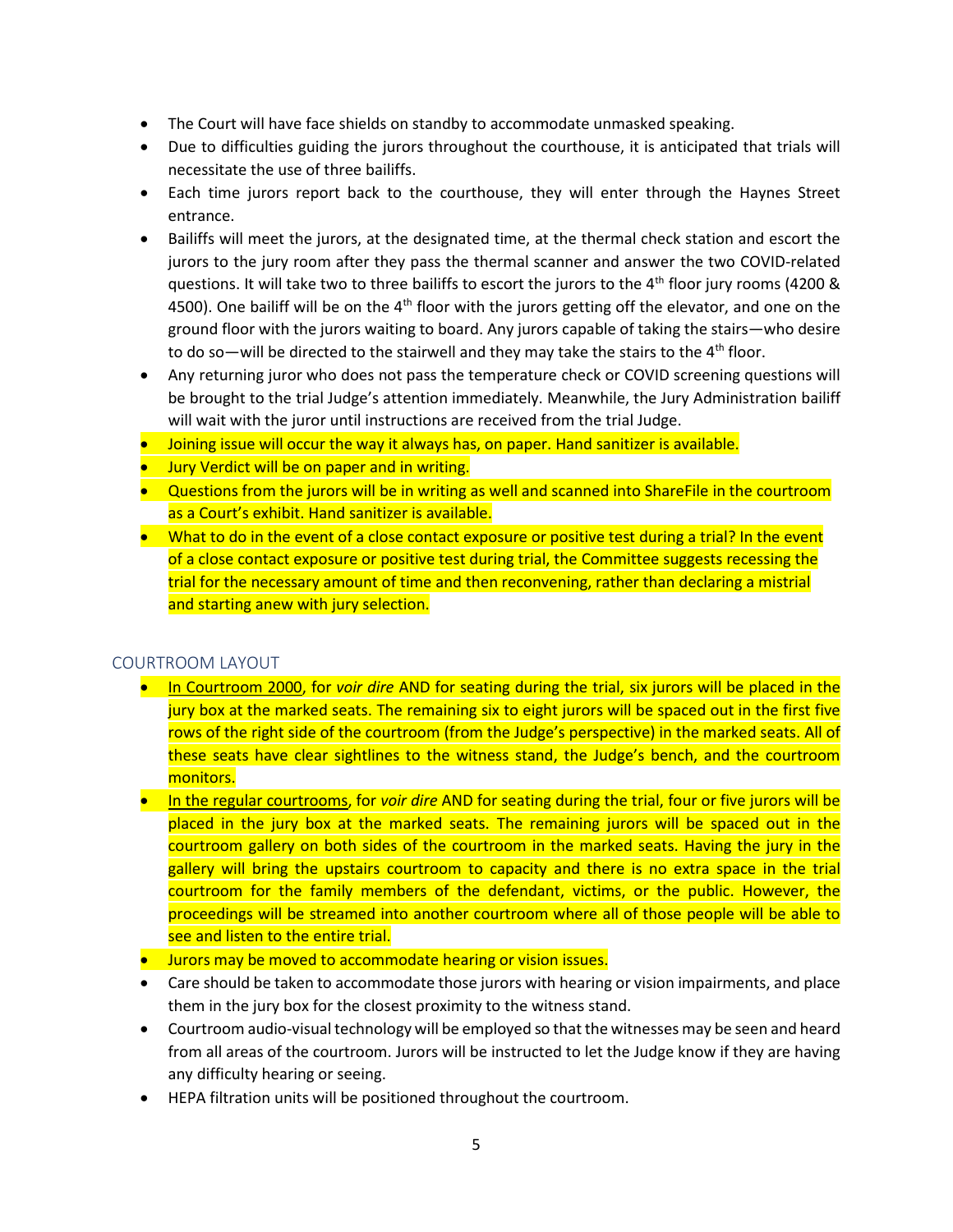- Seating will be prohibited in the two rows behind the jurors in the gallery and those rows will be blocked off in courtroom 2000.
- The marked seats on the left side of Courtroom 2000 will be reserved for the defendant's immediate family members, victims and their immediate family, general public, and media. If the marked seats are full, anyone else wishing to view the proceedings will be directed to another area of the courthouse designated for public viewing, most likely the Judge's regular courtroom that is trying the case.
- In courtroom 2000, a deputy will be positioned between the jurors seated in the gallery and the public area to ensure safety and courtroom decorum.
- If a Rule 22 request is received and approved by the Court, the Judge should discuss camera angles and the unusual seating arrangement of the jurors with the covering news agency to ensure that no jurors are shown in the coverage.
- If you are requesting that the courtroom furniture or counsel tables be oriented in any different direction, please make that request of your assigned judge at the pretrial conference so appropriate arrangements can be made if the request is approved.

#### PRESENTATION OF EVIDENCE

- Courtroom evidence should be displayed to the jurors in a digital manner where possible.
- There are also likely going to be pieces of evidence that are not easily viewable and some videos that require proprietary software and codecs to play the file. Lawyers are directed to be prepared to play those from their device and to submit the evidence (and their required files/codecs to be played) on a new or re-formatted USB drive to the courtroom clerk after it is admitted.
- For document/photograph intensive cases it is acceptable to show them to the witness and tender them like used to be done pre-pandemic.
- Publishing the evidence will be by document camera, or digital presentation from a computer utilizing courtroom technology. Evidence will not be passed around from juror to juror in the courtroom without gloves and hand sanitizer. They may be passed around with the permission of the Judge with gloves and hand sanitizer available.
- A plexiglass shield will be installed at the witness stand to ensure the witness may testify without a mask. Should this shield cause a glare, it will be removed and the witness will wear a face shield instead.
- The microphones at the witness stand and the lectern will be wiped down by a bailiff after each use. Removable and disposable microphone covers will be provided to the attorneys to cover the microphone while they are speaking.
- The witness stand and chair will also be wiped down by a bailiff after each witness finishes his/her testimony and before the next witness is called.
- Attorneys will present their case from the lectern. Attorneys will seek permission from the Court before moving freely about the courtroom. Otherwise, they will remain at counsel table and the lectern. Attorneys will be provided wipes and will be responsible for wiping down the lectern, and anything else they touched before returning to their table.
- Witnesses being asked to step down and demonstrate something in the courtroom shall put their mask back on before leaving the witness stand. At all times, best efforts shall be made to have 6 feet of social distancing between the witness, counsel, and others.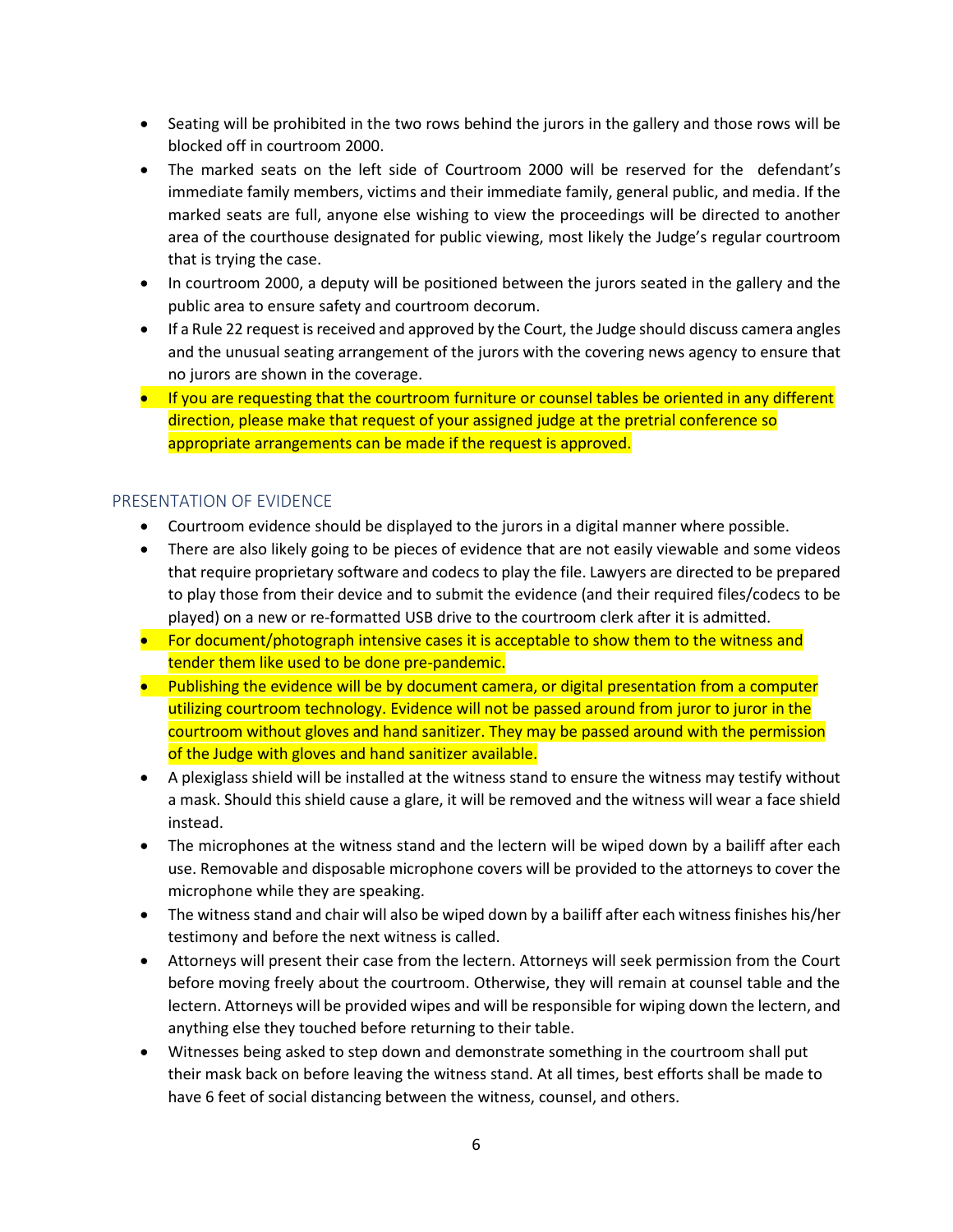#### OTHER TECHNOLOGICAL CONSIDERATIONS

- Lawyers utilizing laptops and other devices in trial should come to court with a privacy screen to keep individuals seated behind them from seeing their screens
- All courtroom video inputs are HDMI connecters. If your laptop or device utilizes something other than and HDMI video connection, please come with an adapter.
- Lawyers should be contacting their assigned Judge's office or court administration to arrange for any necessary technology training.

#### BENCH CONFERENCES

- It will be difficult to usher the jury in and out of the courtroom for routine arguments that normally happen outside of their presence.
- Bench conferences between the Judge and lawyers are encouraged.
- Pursuant to *Zamora v State*, 291 Ga 512 (2012), a defendant has a right to be present at a bench conference. However, that right is waivable. Have a discussion on the record, before the start of trial, to see if the defendant will waive his/her right to be present at bench conferences.
- Since a bench conference will necessarily take place less than six feet from the microphone on the bench, all parties to the conference should wear their masks and face shields while taking care to speak directly at the bench microphone for the benefit of the court reporter.

#### RECESSES, BREAKS, MEALS, AND DELIBERATIONS – JURY ROOMS

- Regular jury rooms will not be utilized for deliberations due to the space restrictions. Instead, the bailiffs will take the jurors to a larger designated room on the 4<sup>th</sup> floor.
- The tables and chairs in the jury room will be positioned in a large square layout. Chairs will be placed six feet apart.
- Jurors will be provided with single-use notebooks and writing instructions, and bailiffs will have extras available if needed.
- Jurors will receive a tray at their designated chair in the jury room. They will keep their water bottles, notepads, pens, pencils, dry erase marker etc. in the trays. The jurors' seat assignments will remain unchanged until the conclusion of the trial.
- At the discretion of the trial judge, the committee recommends letting jurors be permitted to go out for lunch on their own.
- There will be no community refrigerator or microwave available for jurors. Jurors with dietary restrictions, or who prefer to bring their own food, may do so in a personal size soft-sided cooler bag which will remain in the jury room.
- Jurors may bring any non-alcoholic drink they choose in a clearly marked thermos with their name on it.
- The bailiff will have a supply table on the back hallway behind the jury room. This table will provide extra disposable masks, hand sanitizer, paper towels, gloves, juror pads and pencils, bottled water, individually wrapped disposable cutlery, disinfecting spray, and paper menus.
- Any food ordered for the jurors during trial shall comply with the following protocol:
	- $\circ$  Paper menus will be used with instructions to the jurors to mark their order on the menu.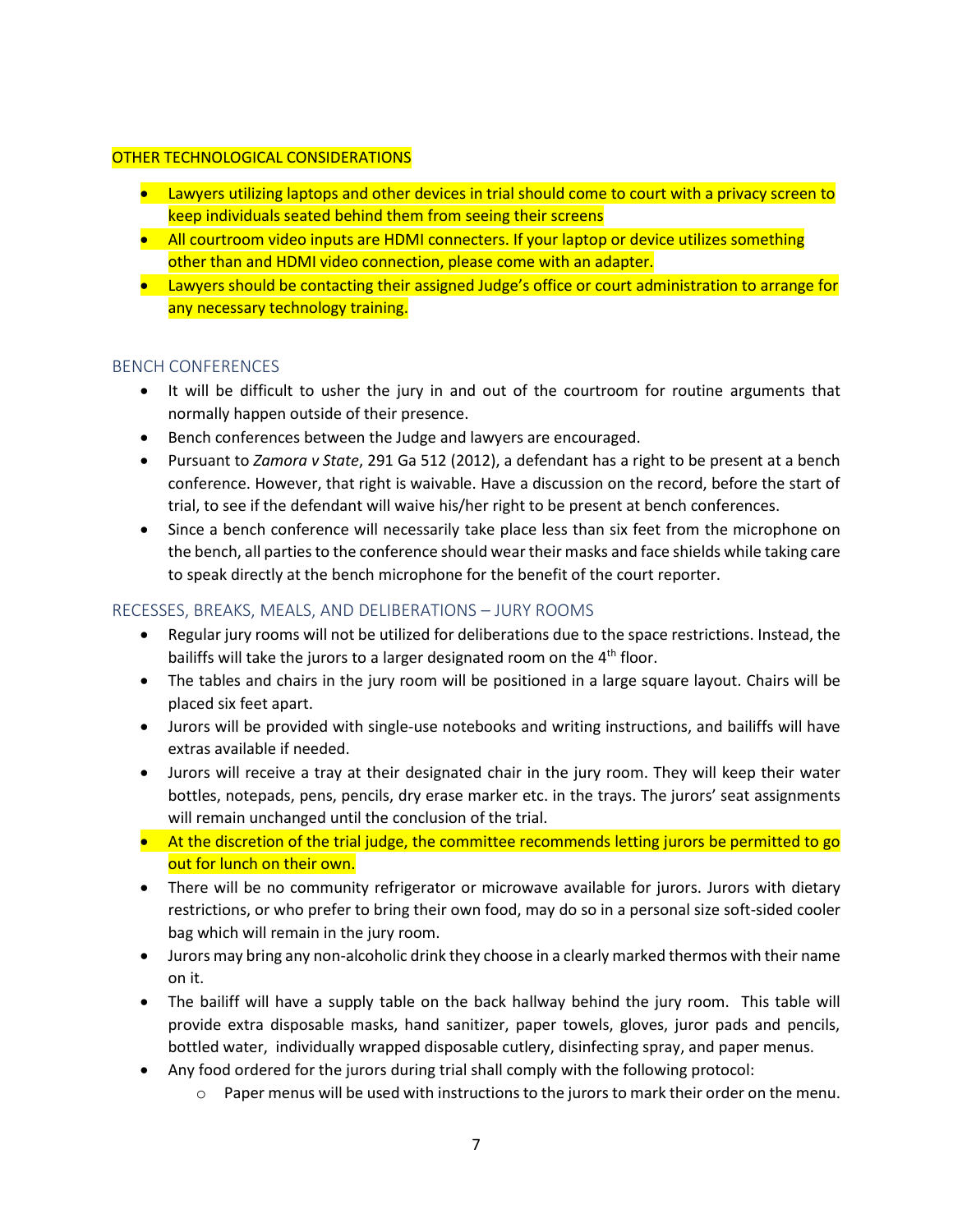- o Court Staff will collect the paper menu while wearing gloves.
- $\circ$  Court staff will use the gloves when passing out the food and individual cans of soda or bottled water.
- o Jurors will abide by "social distancing guidelines" requirements when consuming the food.
- $\circ$  Since jurors will be unmasked while eating, the additional large jury room (if not in use) will be used as an additional eating area for the jurors. In this event, the bailiffs will divide the group in half and allow them to spread out further during lunch. Deliberations cannot continue until the entire group is back together.
- Each Juror will be given his/her own dry erase marker for use on the whiteboards that have been installed. Disposable cloths/towels will be used to erase the board.
- Bailiffs will be stationed outside of each door to the jury room and shall keep the area secure. Bailiffs will escort jurors to the closest restrooms on the 4<sup>th</sup> floor.
- Each jury room will have a hand sanitization station.
- Jury rooms will be cleaned nightly. Jury restrooms will be cleaned at lunch and nightly. Cleaning wipes and sprays will also be available in the restrooms for juror use to clean before and after use.
- The  $4<sup>th</sup>$  floor will be sectioned off by barriers and signage that separates the law library side from the jury room side. The signage will read "Trial Jurors Only. No Public Access Beyond This Point". A bailiff or deputy will be located outside the jury room any time it is occupied by jurors and it will remain locked and secured when the jury room is unoccupied.
- For brief morning and afternoon restroom breaks during the trial, the restrooms behind courtroom 2000 attached to the jury room will be utilized in conjunction with the two restrooms down the back hall.
- At the discretion of the Judge, jurors may be provided breaks during the proceedings in a designated space outside of the courthouse for jurors to remove their masks for fresh air while remaining properly distanced from others.
- In order to limit the congregating of jurors around an evidence table, jurors will have multiple ways to review the evidence.
	- o They will have the original evidence.
	- o They will have a document camera and screen for the original evidence.
	- $\circ$  The court will not use iPads for digital evidence or jury charges in deliberations going forward.

### TRAINING AND EDUCATION – *(No Changes)*

#### TRAINING FOR BAILIFFS

- A comprehensive re-training of bailiffs will be necessary.
- Bailiffs will be briefed on the new trial procedures applicable to trials in Courtroom 2000.
- Bailiffs will be issued appropriate PPE and are to use it at all times when cleaning the witness stand after testimony.
- Bailiffs will receive training on proper use of PPE and strict social distancing requirements.
- Bailiffs will receive training on the logistics of working in teams to get the jurors around the courthouse.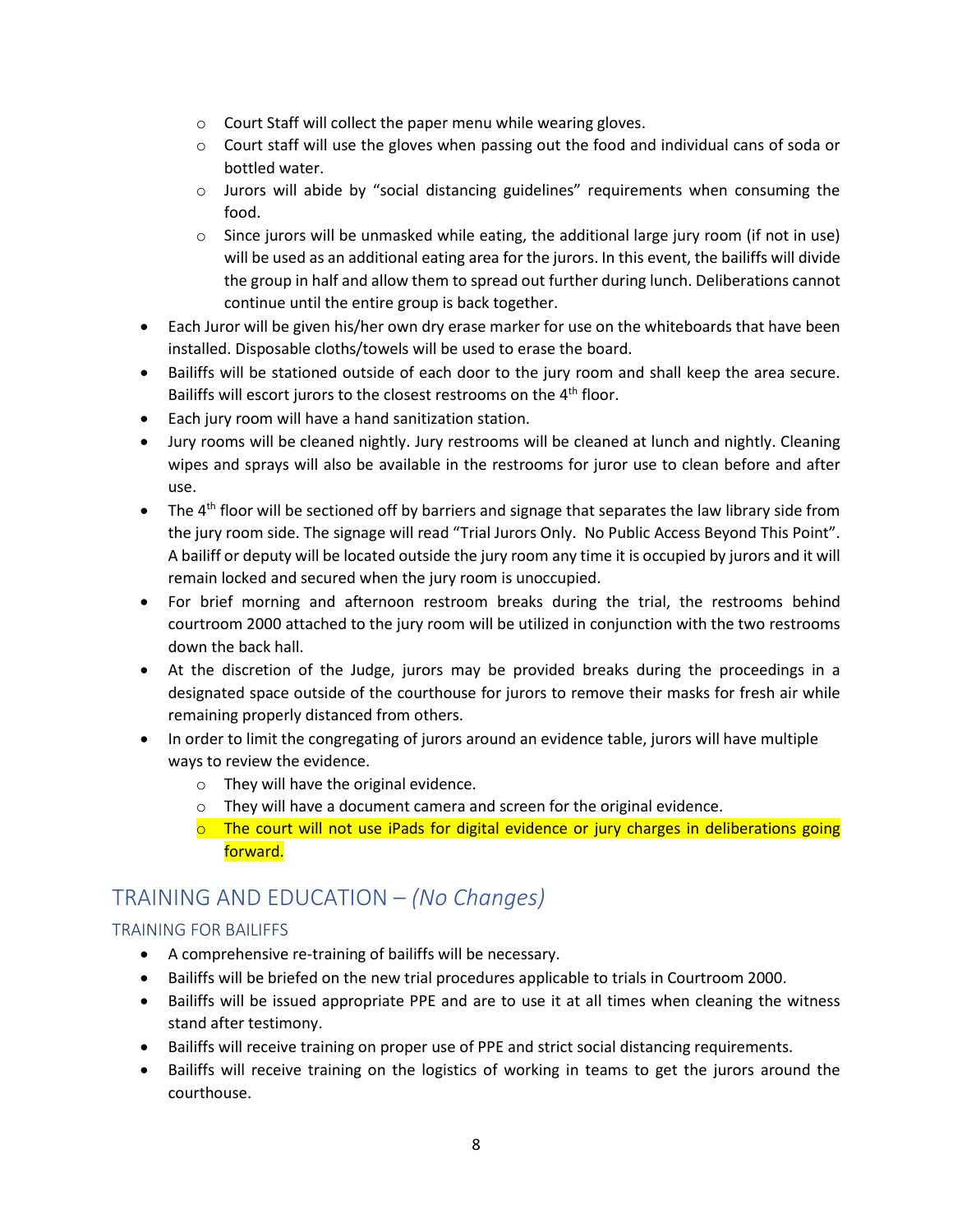- Bailiffs will receive training on best practices surrounding food and lunches.
- Bailiffs will be equipped to instruct jurors on how to properly use and take off gloves when they handle tangible evidence.
- It is recommended that bailiffs be assigned to one Judge for their service. Bailiffs working in pools that travel from courtroom to courtroom have been discouraged by our public health partners. To the extent possible, bailiffs should be assigned to one courtroom and should not work in multiple courtrooms.

#### TRAINING FOR THE BAR

- Court Administration, in cooperation with the Judges, will host the bar in small groups for inperson training on the new courtroom technology when it is installed.
- Technology training will focus on the use of Citrix ShareFile, Mondopads, laptops connected to the courtroom AV system, and the use of disposable microphone protectors.
- Other training will focus on other trial procedure variations brought about by the pandemic.
- Additional online training and instructional videos will be created and hosted on the Superior Court website.
- During pretrial conferences, the Judge should inquire whether counsel have received the training or have questions on how to present digital evidence and use the courtroom technology.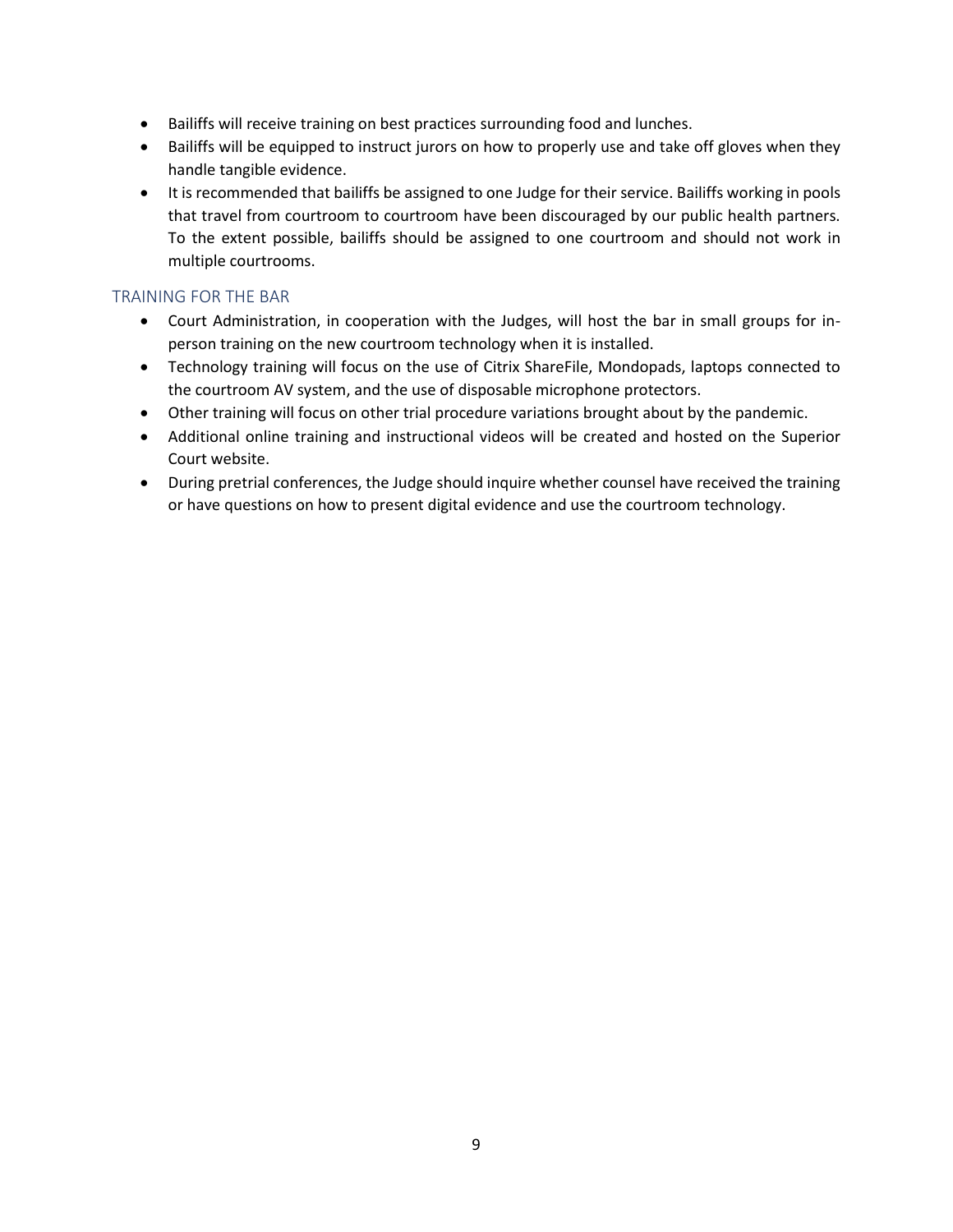

# GUIDE FOR RESUMING JURY TRIALS

*(Amended 4/12/2021) This plan has evolved over time and is a working document. Newer modifications are at the end of the document so it is important to read it in its entirety.*

# *PHASE 1 – Jury Trials in Courtroom 2000, Prioritizing Criminal*

### INTRODUCTION

On March 14, 2020, the Honorable Harold D. Melton, Chief Justice of the Supreme Court of Georgia, declared a statewide judicial emergency due to the global Coronavirus/COVID-19 pandemic. This emergency included the suspension of all jury trials. Initially, many believed that the emergency would resolve quickly and courts could return to business as usual. That did not happen.

The Cobb Superior Court has continued to provide essential functions throughout the judicial emergency, and quickly pivoted to a video-conferencing platform for many matters. Jury trials, however, remained on hold.

In the Fifth Order Extending Declaration of Statewide Judicial Emergency, entered on August 11, 2020, the Chief Justice recognized that the "broad prohibition [on all jury proceedings] cannot last too much longer, even if the pandemic continues, because the judicial system, and the criminal justice system in particular, must have some capacity to resolve cases by indictment and trial."

A month later, on September 10, 2020, the Chief Justice directed "each county to establish a local committee of judicial system participants to develop detailed guidelines for the resumption of jury trials in the county utilizing the safe jury trial guidelines being developed by the [Judicial COVID-19] Task Force." On October 10, 2020, the Chief Justice authorized "the Chief Judge of each trial court, in his or her discretion, to resume the jury trial process if local conditions allow and the Chief Judge, in collaboration with the local committee, has developed and issued a final jury trial plan."

Early in the pandemic, then Chief Judge Reuben Green appointed a committee consisting of Superior Court Judges C. LaTain Kell, Robert D. Leonard II, and Ann B. Harris to develop plans and guidelines for how Superior Court would operate during the pandemic and how Superior Court would resume full operations. As a result, even before the Chief Justice's directive to establish a local committee, Cobb Superior Court already had invested many hours in analyzing the logistics of how to safely resume a variety of judicial functions, including jury trials.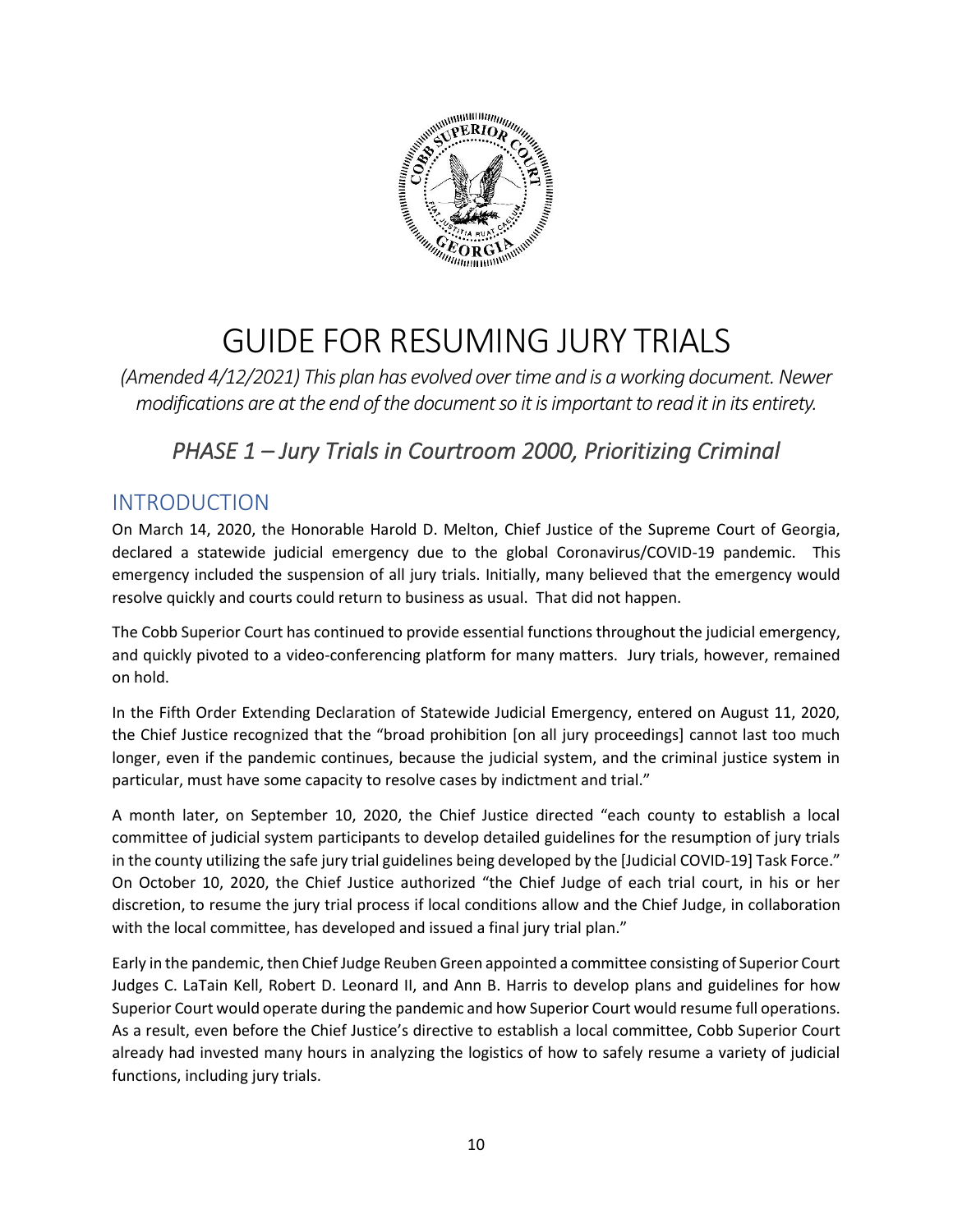Pursuant to the Chief Justice's directive, on September 14, 2020, Chief Judge Green entered an Administrative Order forming a local committee to explore procedures and develop a plan to safely resume jury trials in the Cobb Judicial Circuit. In his Order, Chief Judge Green appointed Judge Leonard as Chairperson and the following key community stakeholders as members:

- Lisa Crossman, Deputy Director, Cobb & Douglas Public Health
- Joyette Holmes, District Attorney
- John Pursley, Chief Assistant District Attorney
- Carlos Rodriguez, Criminal Defense Attorney & Secretary of the Cobb County Bar Association
- Randy Harris, Circuit Defender
- State Court Judge John Morgan (Div. I)
- State Court Judge Eric Brewton (Div. II)
- Barry Morgan, Solicitor General
- Rebecca Keaton, Clerk of Superior Court
- Maj. James Petrie, Cobb County Sheriff's Office Court Security
- Robin Bishop, Clerk of State Court
- Wendy Portwood, Superior Court Jury Administrator
- Cherie Crider, State Court Jury Administrator
- Tom Charron, Superior Court Administrator
- Donna Tschappat, State Court Administrator
- David Tyler, Superior Court IT System Administrator
- Ann Harris, Superior Court Judge
- C. LaTain Kell, Superior Court Judge

Using the ideas and plans initially created by Judges Kell, Leonard, and Harris as a framework, the local committee developed this "Phase 1" of its Guide for Resuming Jury Trials. Through its work on the Phase 1 plan, the local committee vetted each and every process from the perspective of judges, trial attorneys, court administration, court security, clerk, and department of public health. Each member provided valuable input and insight, all of which is reflected in the plan. The committee members, through their Phase 1 plan, have demonstrated a commitment to ensure the health, safety, and constitutional protections of all participants in the judicial system, including jurors and potential jurors, litigants, witnesses, lawyers, judges, court personnel, and the public. Cobb County Superior Court deeply appreciates the contributions from all of the committee members.

Our Phase 1 plan incorporates the guidance provided by the Supreme Court's Statewide COVID-19 Taskforce, and Phase 1 complies with recommendations from the Centers for Disease Control and Prevention. Importantly, the Phase 1 plan has been approved by our local public health experts at Cobb Douglas Public Health.

Before the first potential jurors enter the judicial campus, Superior Court will hold a "mock trial" to test and refine the logistics of the Phase 1 plan. If adjustments or modifications are needed, the local committee will revise the plan.

Finally, after Phase 1 starts and jury trials resume, the local committee will reconvene to develop a Phase 2 plan, which will have the benefit of the successes and lessons learned from Phase 1. Phase 1 will remain in effect until the committee finalizes and the Chief Judge approves a Phase 2 plan.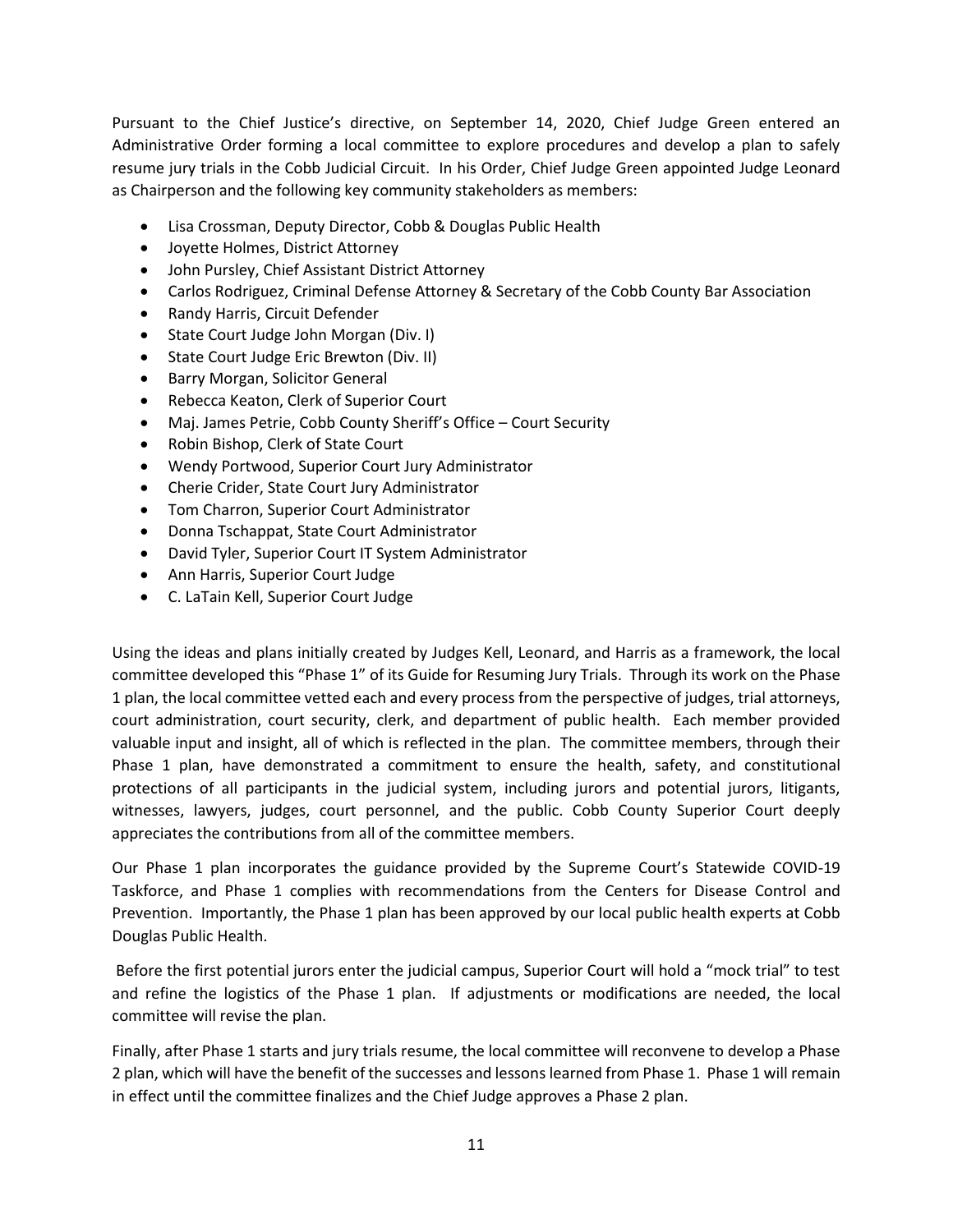### SUMMONING THE JURORS

- When jurors are initially summoned, they will receive a letter from the Court, signed by all the Judges, that expresses how much they are appreciated and appeals to their sense of civic duty to report for jury duty. The letter will assure the jurors that the Court understands their concerns for safety. An insert will accompany the letter, explaining the steps taken to ensure their safety.
- Jurors will be instructed to confirm their jury attendance through an online form. The online form will include their contact information (name, address, cell phone, and email) along with a COVID-19 questionnaire, juror information, and statutory qualification questions.
- Once the jurors submit their information, they will receive a confirmation email explaining the reporting process, a link to the health and safety video, and the juror orientation video. This process will assist in keeping a precise count of jurors reporting.
- Jurors who do not have internet access or a device to check-in online will be instructed to call Jury Administration and staff will assist them over the phone with all this information.

### JUROR CHECK-IN

#### THE WEEK BEFORE REPORTING

- The Friday before the jurors report for service, Jury Administration will communicate with the jurors via email and via text messaging, with the goal of placing those that are not needed "on call" based on the response numbers collected during the online and telephonic check-in process described above.
- Jurors who are not placed "on call" will receive further parking and check-in instructions.

#### THE NIGHT BEFORE REPORTING

• When jurors check the initial reporting message the night before, as they are instructed to do on their summons, the message will include two more COVID-19 questions. If they answer "yes" to either question, the juror will be instructed to email Jury Administration, or contact the Jury Administration office by phone, and Jury Administration will follow up to reschedule the juror. It will be made clear that this does not excuse them from jury service altogether; their service will be deferred to a later date. Jury Administration will keep a record of the deferred jurors, and those individuals will be referred to the assigned Judge should Jury Administration receive the same response to the COVID-related responses when they are re-summoned.

#### THE MORNING OF SERVICE – SAFETY PRECAUTIONS JURORS WILL ENCOUNTER

- Expanded Reporting Window Jurors will be instructed in their reporting message to report to the Haynes/Lawrence Street entrance. They will be given an extended report time from 8 a.m. – 9 a.m. Jurors will be given staggered reporting times on their summons so they don't all arrive at the same time. They will be screened through a daily thermal scanning process to check their temperatures. The general public will still enter through the 32 Waddell Street entrance.
- Temperature Screening Any potential juror who reports with a 100.4 degree temperature or higher must give his/her name and contact information to the employee overseeing the thermal scanning. Jury Administration will receive the potential juror's information, and contact the juror to be rescheduled. As with all visitors to the courthouse, any person with a reading above the threshold will be given a fifteen-minute cool-down period and will be re-tested, before being excused.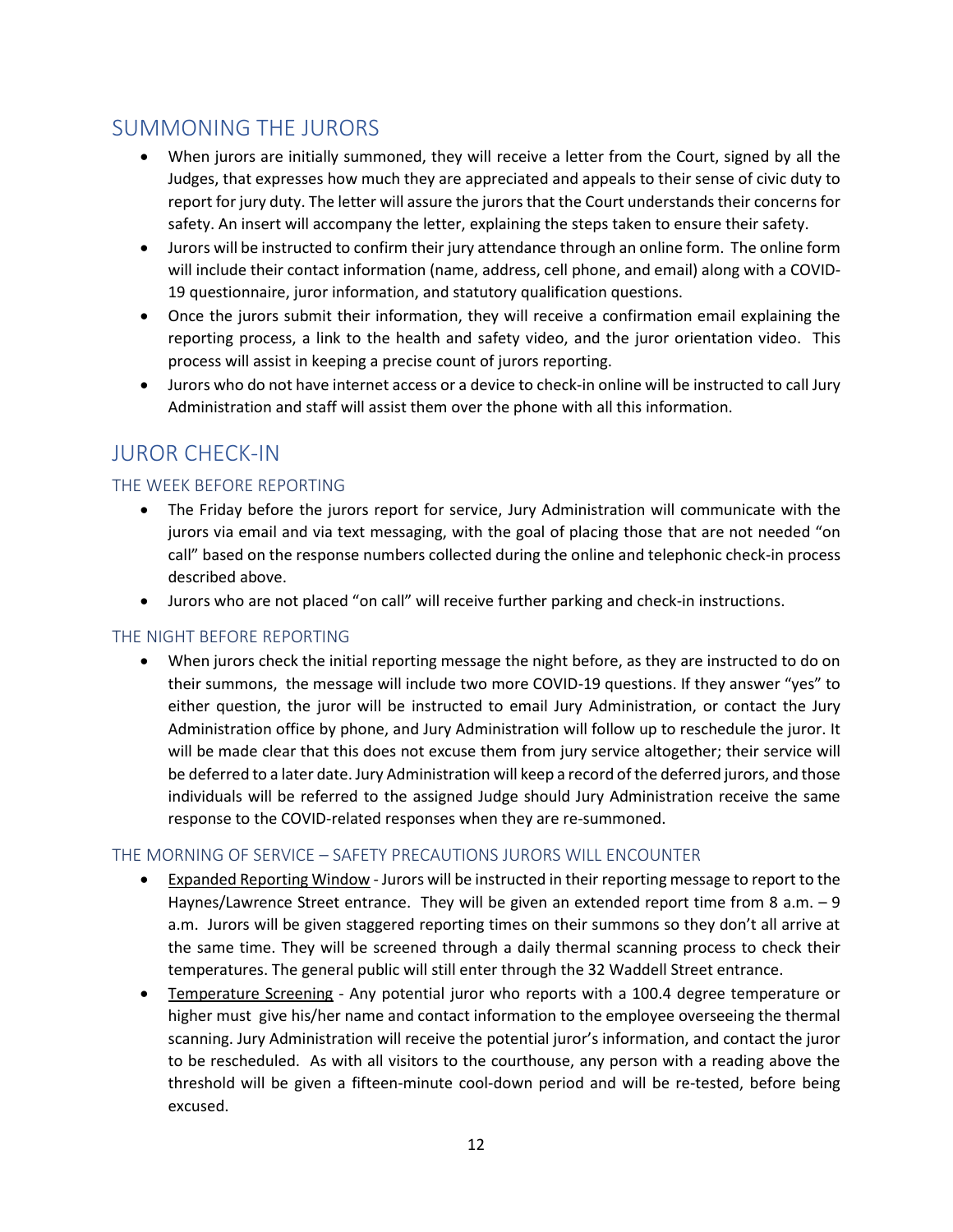- Masks All visitors are required to wear masks to enter the courthouse, and the mask must remain in proper position over nose and mouth, unless instructed by their assigned Judge to remove it. All courthouse deputies, bailiffs, and other staff will remain vigilant and politely ask anybody in the courthouse seen without a mask to put it back on. Any jurors that arrive without a mask will be provided one as they enter the line for the checkpoint outside the courthouse.
- Social Distancing The Jury Assembly Room (JAR) has been set up with a reduced capacity of approximately 48 jurors. Chairs have been placed 6 feet apart. Chairs may not be rearranged by the jurors. The seating area outside the JAR doors has capacity for an additional 12 jurors to sit while maintaining the recommended social distancing. Social distancing signage with CDC recommendations will be prominently displayed.
- Physical Barriers Plexiglass shields will be installed at the check-in desks in the JAR.
- Touchless Scanning There will be two check-in stations where jurors will scan their summons. There will be no exchange of documents, and social distancing will be maintained. Following check-in, jurors will be directed to their seats.
- Disposable Badges At check-in, each juror will receive a disposable badge, rather than the clipon badges used in the past. The color scheme will remain the familiar blue badges for jurors that have been summoned and red badges for those selected to serve on a petit jury.
- Hand Sanitization Stations There are several hand sanitization stations strategically placed between the entry points to the courthouse and to the JAR.
- Courthouse HVAC Modifications –A needlepoint bipolar ionization (NPBI) air-purification system has been installed in the courthouse HVAC system.
- Courtroom HEPA Filtration In addition to the HVAC modifications, each courtroom, the JAR, and deliberation room will also have multiple HEPA filtration units operating.
- Nightly Deep Cleaning of Jury Assembly Room and Jury Deliberation Rooms Property Management will sanitize the JAR and any deliberation room that was used each evening.
- Health and Safety Video All of the above-mentioned safety precautions will be highlighted in the insert received by jurors with their summons, and also on a video that they can view following their confirmation email from Jury Administration. The insert will provide a QR code link to play this video. Lastly, this video will be played again on the morning of their service, along with the jury orientation video.

### THE IMPANELING PROCESS

- For each trial, Jury Administration will attempt to have 60 jurors available who will report from 8 a.m. – 9 a.m. After the first 48 jurors are statutorily qualified and are set in panels, the remaining 12 will be placed "on call" and released, subject to re-call. Jurors placed "on call" will be instructed to report on one-hour notice and will receive reporting instructions by telephone, text, and email. They will also be instructed that if they are not contacted by Jury Administration by 4:30 PM, they must call the voicemail or check the website at 6 p.m. for instructions. These jurors, even if not called back, will be checked-in for attendance purposes and given verification of attendance for their employers.
- The objective is to have 48 jurors in the JAR, with any extras in the 12-person overflow area in the lobby outside of the JAR.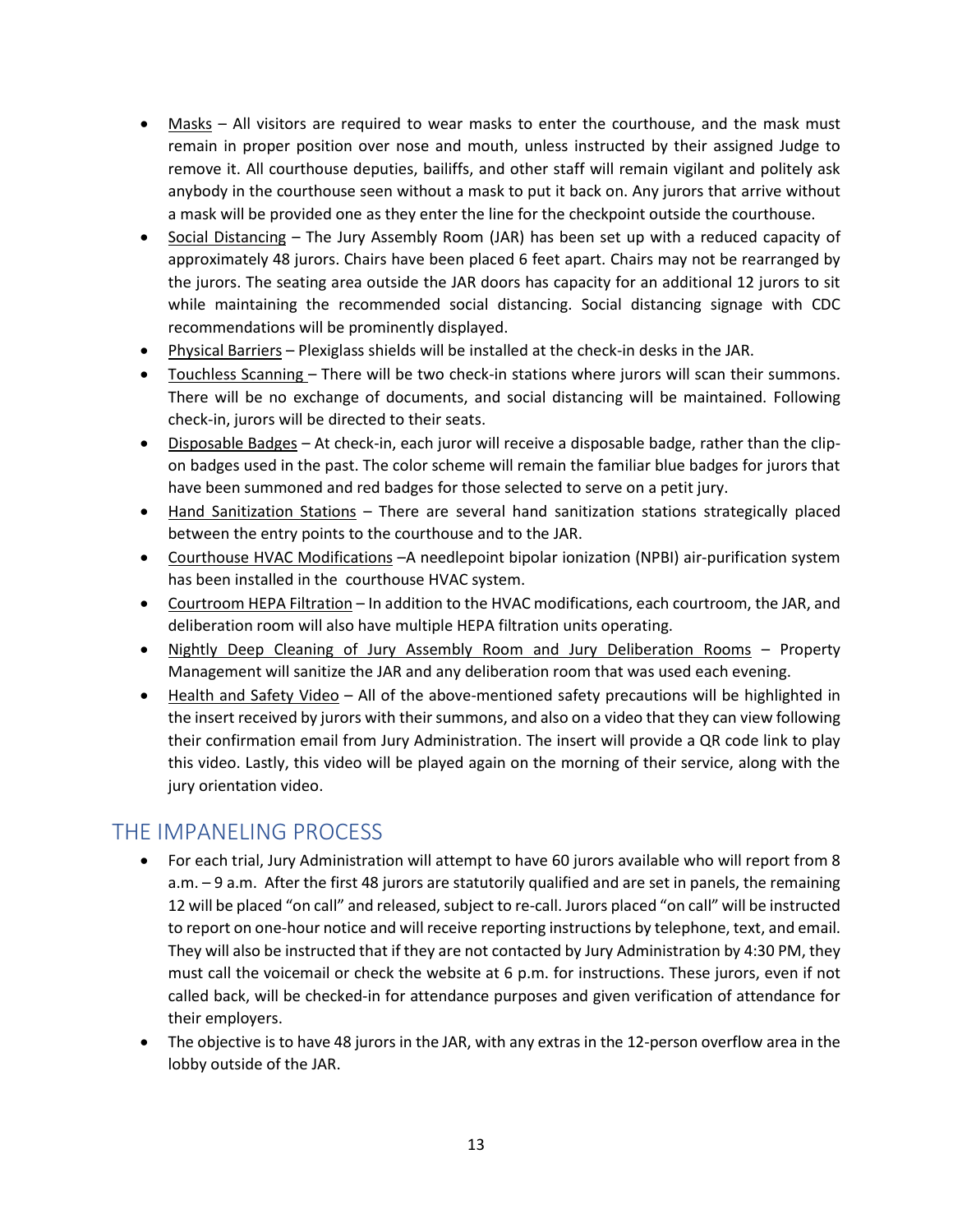- The Judge will come down to the JAR, swear in the jurors, and qualify the jurors again (even though they already answered these questions online).
- Once they are present, qualified, and finished with orientation, Jury Administration will notify the courtroom clerk that 48 jurors are ready, and have been divided into four panels of 12.
- Jury Administration will also be assigned a bailiff to provide support for the courtroom bailiffs in any of the procedures outlined herein (e.g., elevator rides and waiting for jurors at the temperature check points).

### VOIR DIRE - EACH PANEL REPORTS SEPARATELY TO COURTROOM 2000

- Panel "A" reports to courtroom 2000, and the Judge will provide reporting instructions to Jury Administration for Panels "B," "C," and "D."
- It is anticipated that Panel "A" will go up the escalator with the bailiffs, while maintaining social distancing, at approximately 10:00 a.m.
- The Judge should re-qualify the jurors when they arrive to the courtroom, in the presence of the defendant and on the record.
- Although each Judge and each case may necessitate variations to this process, 45 minutes per panel per side, would be 1.5 hours per panel. For example, if Panel "A" is at 10:00 a.m., that panel can be completed before lunch. Panel "B" can report at 1:00 p.m. Panel "C" can report back at 2:30 p.m. If things are on schedule, Panel "D" can report in at 4:00 p.m. With this schedule, it would be possible to pick a jury by 6:00 p.m.
- For a one-day jury selection, each panel will be excused for the day after being questioned. Jurors would call in after 7:00 p.m. to see if they were selected for the jury and will report back the following morning for service on the case for which they were selected.
- More complex cases may not lend themselves to the exact times described above, and jury selection may take two days. However, these procedures can be easily modified by the Judge and Jury Administration, with appropriate communication to the jurors.
- Strikes for cause should be taken up panel-by-panel, before that panel is released.
- At least two alternate jurors are recommended for each case and long trials may necessitate more.
- Any panels still physically present in the building would not be brought back into the courtroom while the lawyers exercise their strikes. See *Martin v State*, 205 Ga. App. 591 (1992).

## COURTROOM 2000 TRIAL PROCEDURES

#### GENERAL CONSIDERATIONS

• Judges should require mandatory pretrial conferences with all lawyers participating in the cases called for trial. At a minimum, said conferences should take place the week before trial to make sure both sides are clear on all of the changes that COVID-19 has necessitated. At the conference, the Judge should try to handle as many pretrial issues as possible, so that they do not delay the jurors reporting to the courtroom on the morning of trial. During the pretrial conferences, the lawyers and the Judge will discuss the number of witnesses and timing for their appearance in the courthouse, as well as where each party's witnesses will wait until called to testify. To the extent possible, the lawyers should stagger witness report times, but should only do so after a consultation with the Judge and the other side to ensure that jurors are not left waiting around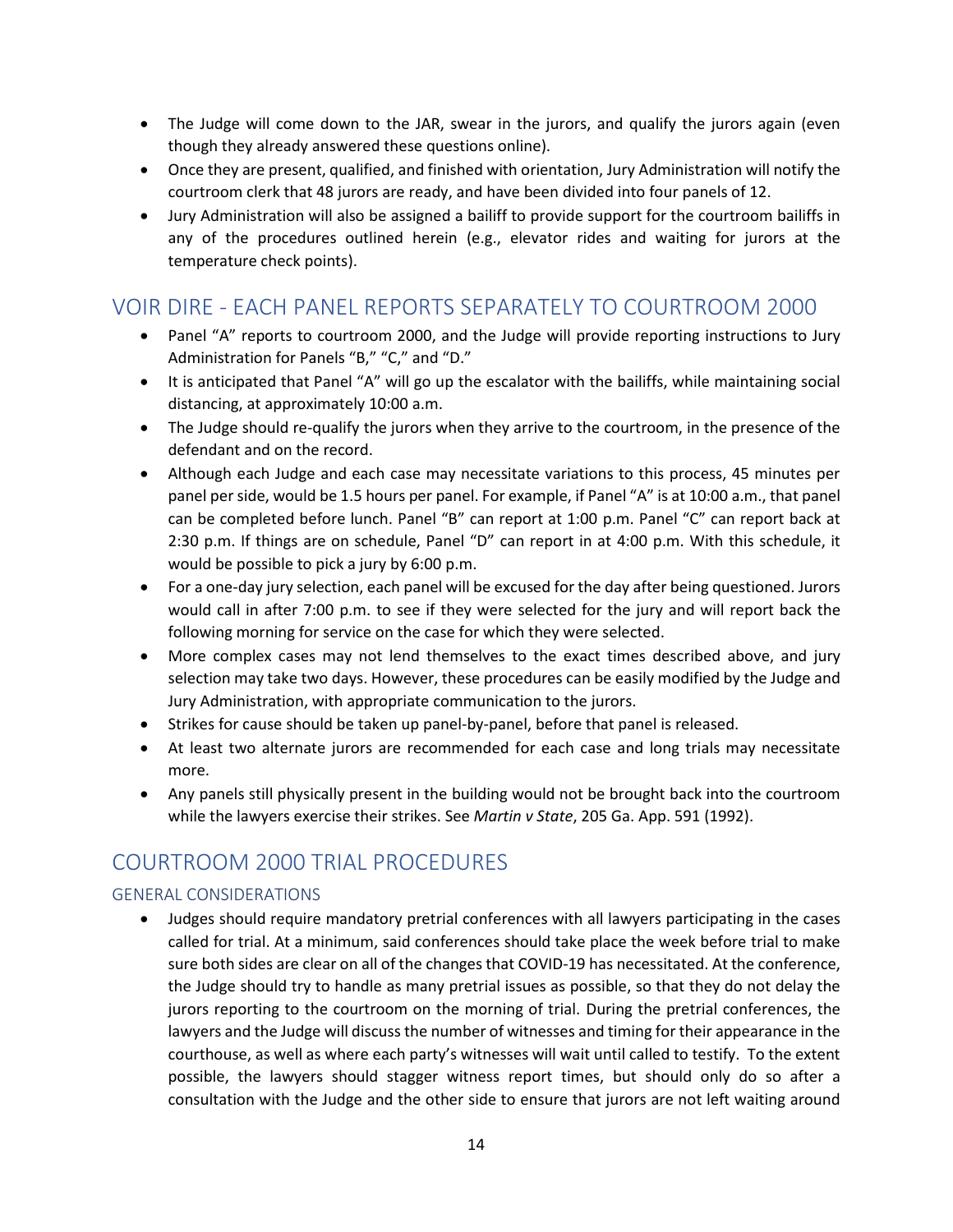for witnesses to arrive. It is also important to make sure both sides are familiar with the technology, especially the digital presentation of evidence. \*\*See notes below on training for the bar.\*\*

- Judges, court staff, bailiffs, lawyers, parties, defendants, and jurors will all wear masks during the trial when not speaking.
- Defendants reporting from the jail for trial will undergo a COVID-19 test early enough to have the results by the morning of trial. They will also have temperature screenings each day.
- Judges should be on the bench at 8:00 AM or 8:30 AM with the lawyers reporting at that same time. There are too many issues that arise at the last second, like motions or guilty pleas. The Court should avoid having 48 anxious jurors sitting in the JAR while taking care of routine matters that could have been handled days or hours before they arrived.
- Judges may remove, and permit counsel and jurors to remove their masks while speaking.
- Witnesses may testify without a mask. Upon request of either side, a witness shall testify without a mask.
- The Court will have face shields on standby to accommodate unmasked speaking.
- Due to difficulties guiding the jurors throughout the courthouse, it is anticipated that trials will necessitate the use of three bailiffs.
- Each time jurors report back to the courthouse, they will enter through the Haynes Street entrance.
- Bailiffs will meet the jurors, at the designated time, at the thermal check station and escort the jurors to the jury room after they pass the thermal scanner and answer the two COVID-related questions. Due to elevator capacity of two people, it will take two to three bailiffs to escort the jurors to the 4<sup>th</sup> floor jury rooms (4200 & 4500). One bailiff will be on the 4<sup>th</sup> floor with the jurors getting off the elevator, and one on the ground floor with the jurors waiting to board. Any jurors capable of taking the stairs—who desire to do so—will be directed to the stairwell and they may take the stairs to the 4<sup>th</sup> floor.
- Any returning juror who does not pass the temperature check or COVID screening questions will be brought to the trial Judge's attention immediately. Meanwhile, the Jury Administration bailiff will wait with the juror until instructions are received from the trial Judge.

#### COURTROOM LAYOUT

- For *voir dire* AND for seating during the trial, six jurors will be placed in the jury box at the marked seats. The remaining six to eight jurors will be spaced out in the first five rows of the right side of the courtroom (from the Judge's perspective) in the marked seats. All of these seats have clear sightlines to the witness stand, the Judge's bench, and the courtroom monitors.
- Once jurors receive a seat assignment, they will remain in their assigned seat for the duration of the trial unless they need to be moved due to a hearing or vision issue.
- Care should be taken to accommodate those jurors with hearing or vision impairments, and place them in the jury box for the closest proximity to the witness stand.
- Courtroom audio-visual technology will be employed so that the witnesses may be seen and heard from all areas of the courtroom. Jurors will be instructed to let the Judge know if they are having any difficulty hearing or seeing.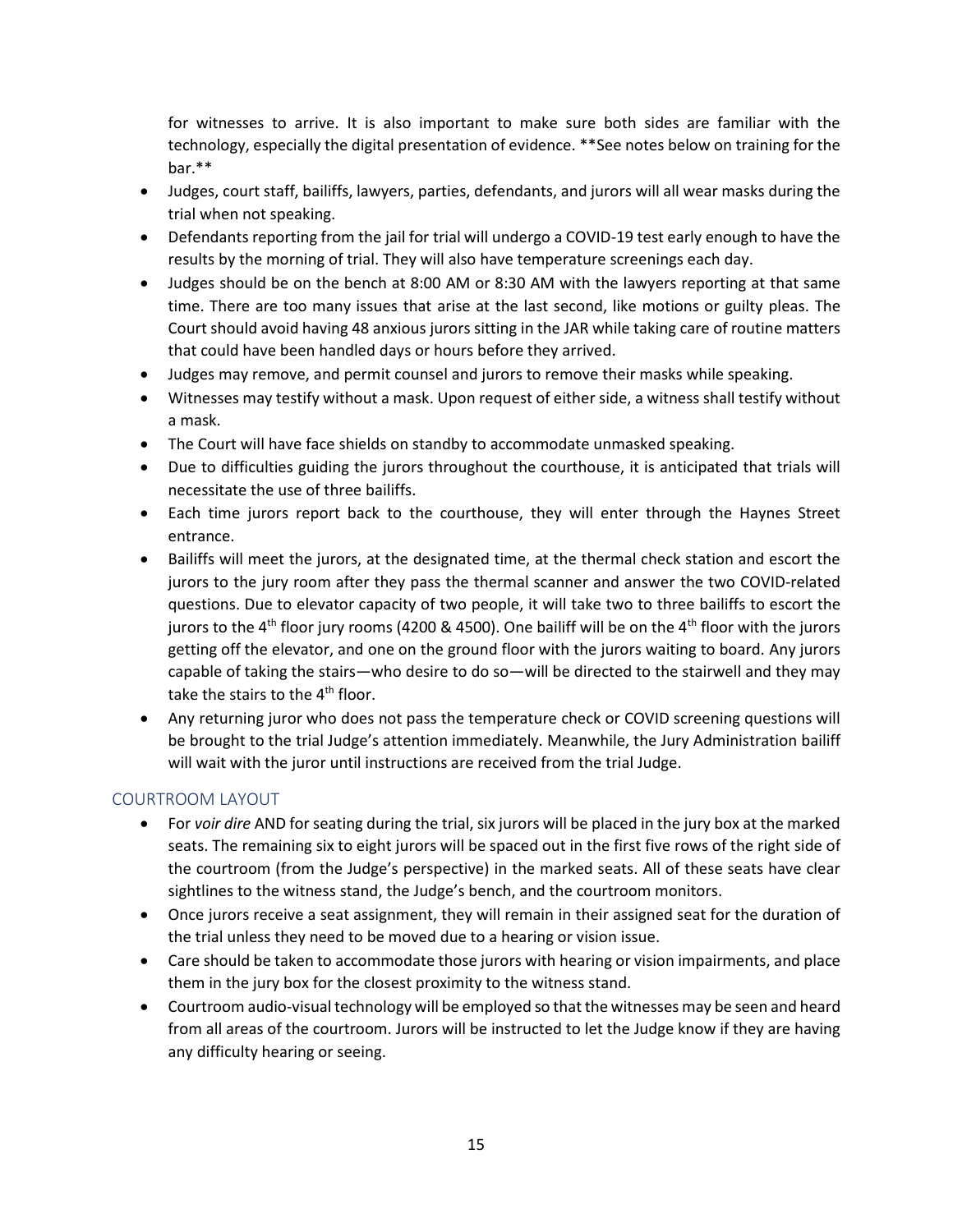- Three HEPA filtration units will be positioned throughout the courtroom. The first will be placed by the witness stand and Judge's bench. The second will be placed in the well of the courtroom. The third will be placed in the courtroom gallery.
- Seating will be prohibited in the two rows behind the jurors in the gallery and those rows will be blocked off.
- The marked seats on the left side of Courtroom 2000 will be reserved for the defendant's immediate family members, victims and their immediate family, general public, and media. If the marked seats are full, anyone else wishing to view the proceedings will be directed to another area of the courthouse designated for public viewing, most likely the Judge's regular courtroom that is trying the case.
- A deputy will be positioned between the jurors seated in the gallery and the public area to ensure safety and courtroom decorum.
- If a Rule 22 request is received and approved by the Court, the Judge should discuss camera angles and the unusual seating arrangement of the jurors with the covering news agency to ensure that no jurors are shown in the coverage.

#### PRESENTATION OF EVIDENCE

- Courtroom evidence should be displayed to the jurors in a digital manner where possible. The Court will order the use of Citrix ShareFile for viewing PDFs, photos, and other similar file formats that are easy to display. There will be certain items that cannot be displayed in a digital format and the attorneys are directed to seek guidance from their Judge, and be prepared to disseminate gloves before passing around any tangible evidence in the courtroom. There are also likely going to be pieces of evidence that are not easily viewable in the evidence platform described above. Some videos that require proprietary software and codecs to play the file. Lawyers are directed to be prepared to play those from their device and to submit the evidence (and their required files/codecs to be played) on a new or re-formatted USB drive to the courtroom clerk after it is admitted. \*\*See section below on training for the bar.\*\*
- For last-minute or unexpected exhibits, the attorneys may have the courtroom clerk scan an exhibit and upload it to ShareFile for them. Such last-minute uploading is strongly discouraged as it delays the proceedings.
- A plexiglass shield will be installed at the witness stand to ensure the witness may testify without a mask. Should this shield cause a glare, it will be removed and the witness will wear a face shield instead.
- The microphones at the witness stand and the lectern will be wiped down by a bailiff after each use. Individual clip-on microphones may be provided to counsel. In the alternative, removable and disposable microphone covers will be provided to the attorneys to cover the microphone while they are speaking.
- The witness stand and chair will also be wiped down by a bailiff after each witness finishes his/her testimony and before the next witness is called.
- Attorneys will present their case from the lectern. Attorneys will seek permission from the Court before moving freely about the courtroom. Otherwise, they will remain at counsel table and the lectern. Attorneys will be provided wipes and will be responsible for wiping down the lectern, and anything else they touched before returning to their table.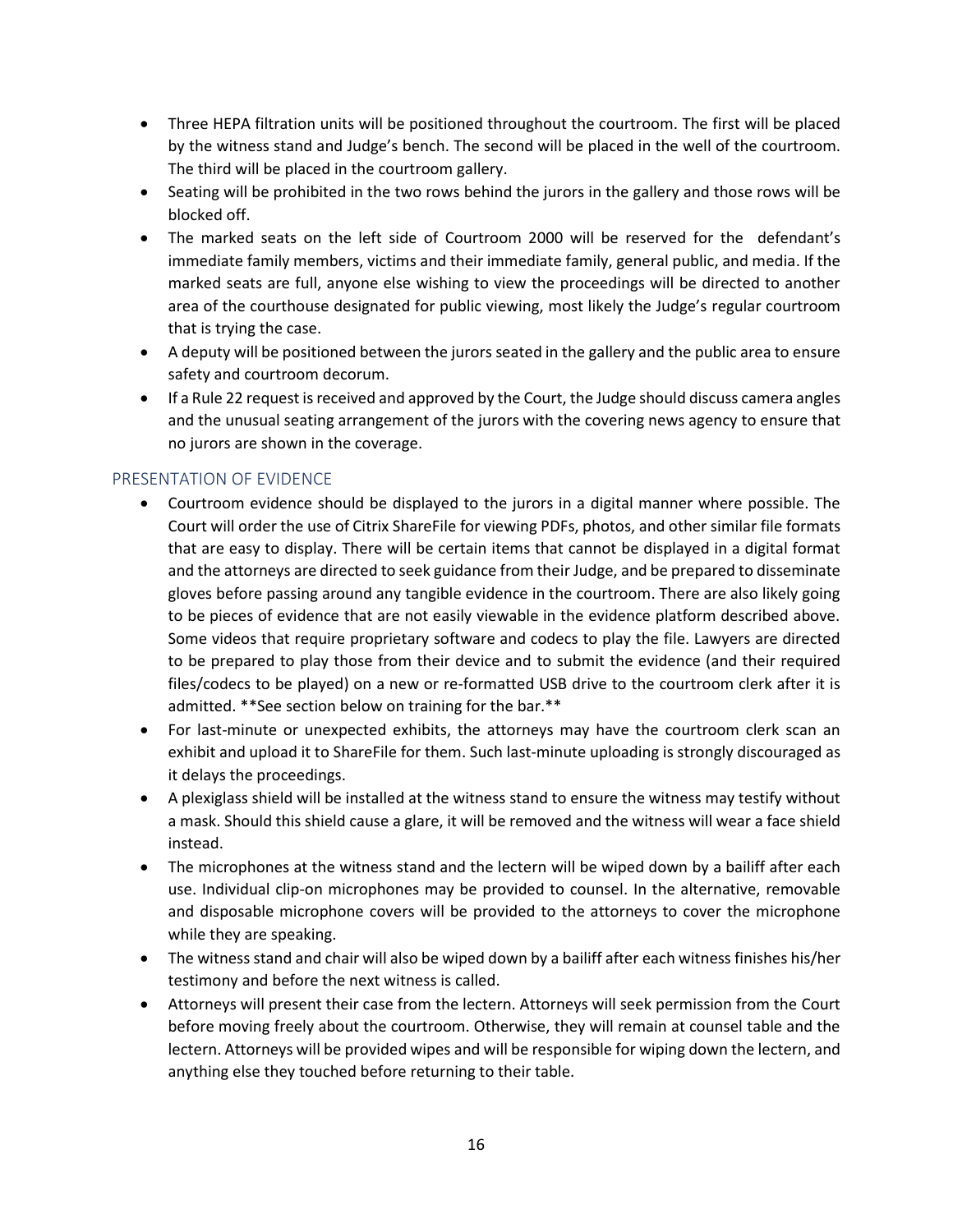#### BENCH CONFERENCES

- It will be difficult to usher the jury in and out of the courtroom for routine arguments that normally happen outside of their presence.
- Bench conferences between the Judge and lawyers are encouraged.
- Pursuant to *Zamora v State*, 291 Ga 512 (2012), a defendant has a right to be present at a bench conference. However, that right is waivable. Have a discussion on the record, before the start of trial, to see if the defendant will waive his/her right to be present at bench conferences.
- Since a bench conference will necessarily take place less than six feet from the microphone on the bench, all parties to the conference should wear their masks and face shields while taking care to speak directly at the bench microphone for the benefit of the court reporter.

#### RECESSES, BREAKS, MEALS, AND DELIBERATIONS – JURY ROOMS

- Regular jury rooms will not be utilized for deliberations due to the space restrictions. Instead, the bailiffs will take the jurors to a larger designated room on the  $4<sup>th</sup>$  floor.
- The tables and chairs in the jury room will be positioned in a large square layout. Chairs will be placed six feet apart.
- Jurors will be provided with single-use notebooks and writing instructions, and bailiffs will have extras available if needed.
- Jurors will receive a tray at their designated chair in the jury room. They will keep their water bottles, notepads, pens, pencils, dry erase marker etc. in the trays. The jurors' seat assignments will remain unchanged until the conclusion of the trial.
- To avoid possible exposure with a lunch break away from the courthouse, lunch will be ordered in for jurors each day, at court expense. All administrative assistants have been provided with current menus from local vendors and they will be responsible for securing the jurors' lunch selections and placing their orders. Box lunches are encouraged. Any buffet-style lunch is prohibited.
- There will be no community refrigerator or microwave available for jurors. Jurors with dietary restrictions, or who prefer to bring their own food, may do so in a personal size soft-sided cooler bag which will remain in the jury room.
- Jurors may bring any non-alcoholic drink they choose in a clearly marked thermos with their name on it.
- The bailiff will have a supply table on the back hallway behind the jury room. This table will provide extra disposable masks, hand sanitizer, paper towels, gloves, juror pads and pencils, bottled water, individually wrapped disposable cutlery, disinfecting spray, and paper menus.
- Any food ordered for the jurors during trial shall comply with the following protocol:
	- $\circ$  Paper menus will be used with instructions to the jurors to mark their order on the menu.
	- o Court Staff will collect the paper menu while wearing gloves.
	- o Court staff will use the gloves when passing out the food and individual cans of soda or bottled water.
	- o Jurors will abide by "social distancing guidelines" requirements when consuming the food.
	- $\circ$  Since jurors will be unmasked while eating, the additional large jury room (if not in use) will be used as an additional eating area for the jurors. In this event, the bailiffs will divide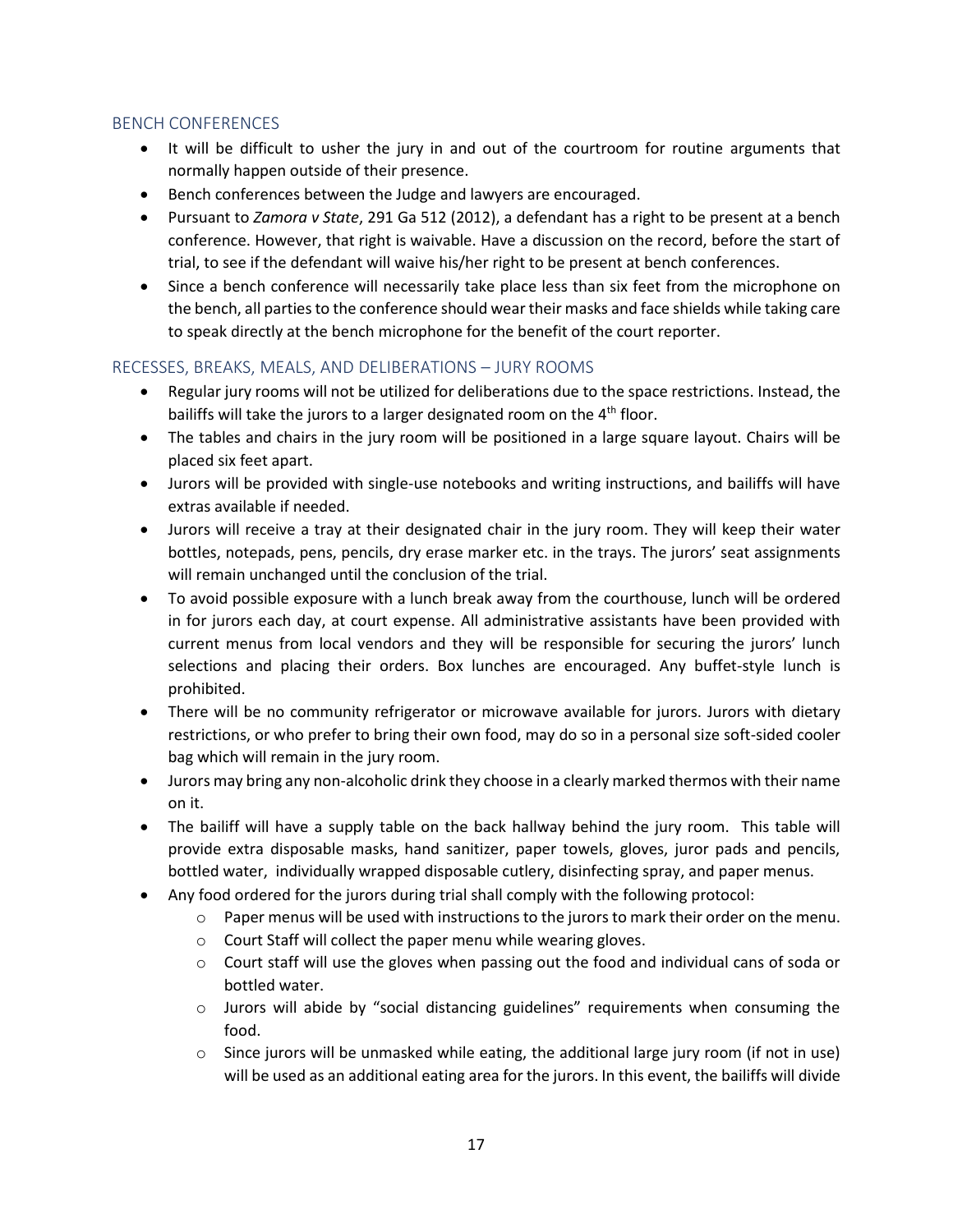the group in half and allow them to spread out further during lunch. Deliberations cannot continue until the entire group is back together.

- Each Juror will be given his/her own dry erase marker for use on the whiteboards that have been installed. Disposable cloths/towels will be used to erase the board.
- Bailiffs will be stationed outside of each door to the jury room and shall keep the area secure. Bailiffs will escort jurors to the closest restrooms on the 4<sup>th</sup> floor.
- Each jury room will have a hand sanitization station.
- Jury rooms will be cleaned nightly. Jury restrooms will be cleaned at lunch and nightly. Cleaning wipes and sprays will also be available in the restrooms for juror use to clean before and after use.
- The  $4<sup>th</sup>$  floor will be sectioned off by barriers and signage that separates the law library side from the jury room side. The signage will read "Trial Jurors Only. No Public Access Beyond This Point". A bailiff or deputy will be located outside the jury room any time it is occupied by jurors and it will remain locked and secured when the jury room is unoccupied.
- For brief morning and afternoon restroom breaks during the trial, the restrooms behind courtroom 2000 attached to the jury room will be utilized in conjunction with the two restrooms down the back hall. Additionally, the break room (room 2043) will be unlocked and may be utilized by trial jurors, to avoid returning to the  $4<sup>th</sup>$  floor on these breaks.
- At the discretion of the Judge, jurors may be provided breaks during the proceedings in a designated space outside of the courthouse for jurors to remove their masks for fresh air while remaining properly distanced from others.
- During deliberations, the jurors will receive an iPad that has been loaded with the evidence and the charge of the court. Each juror will maintain his/her own iPad, which will only have access to the Citrix Files application that will house the admitted exhibits for that particular case. This will eliminate the passing around of exhibits from juror to juror during deliberations.
	- $\circ$  The Judge will make a record, with input from the lawyers, regarding which exhibits will be loaded on the iPads.
	- o Audio and video files will not be loaded on the iPads. Jurors will return to the courtroom for these items to by re-played.
	- $\circ$  All iPads will be loaded with the same exhibits by the courtroom clerk, with assistance from court administration.
	- $\circ$  The jurors will not have access to any other applications or the internet during deliberations.

### TRAINING AND EDUCATION

#### TRAINING FOR BAILIFFS

- A comprehensive re-training of bailiffs will be necessary.
- Bailiffs will be briefed on the new trial procedures applicable to trials in Courtroom 2000.
- Bailiffs will be issued appropriate PPE and are to use it at all times when cleaning the witness stand after testimony.
- Bailiffs will receive training on proper use of PPE and strict social distancing requirements.
- Bailiffs will receive training on the logistics of working in teams to get the jurors around the courthouse.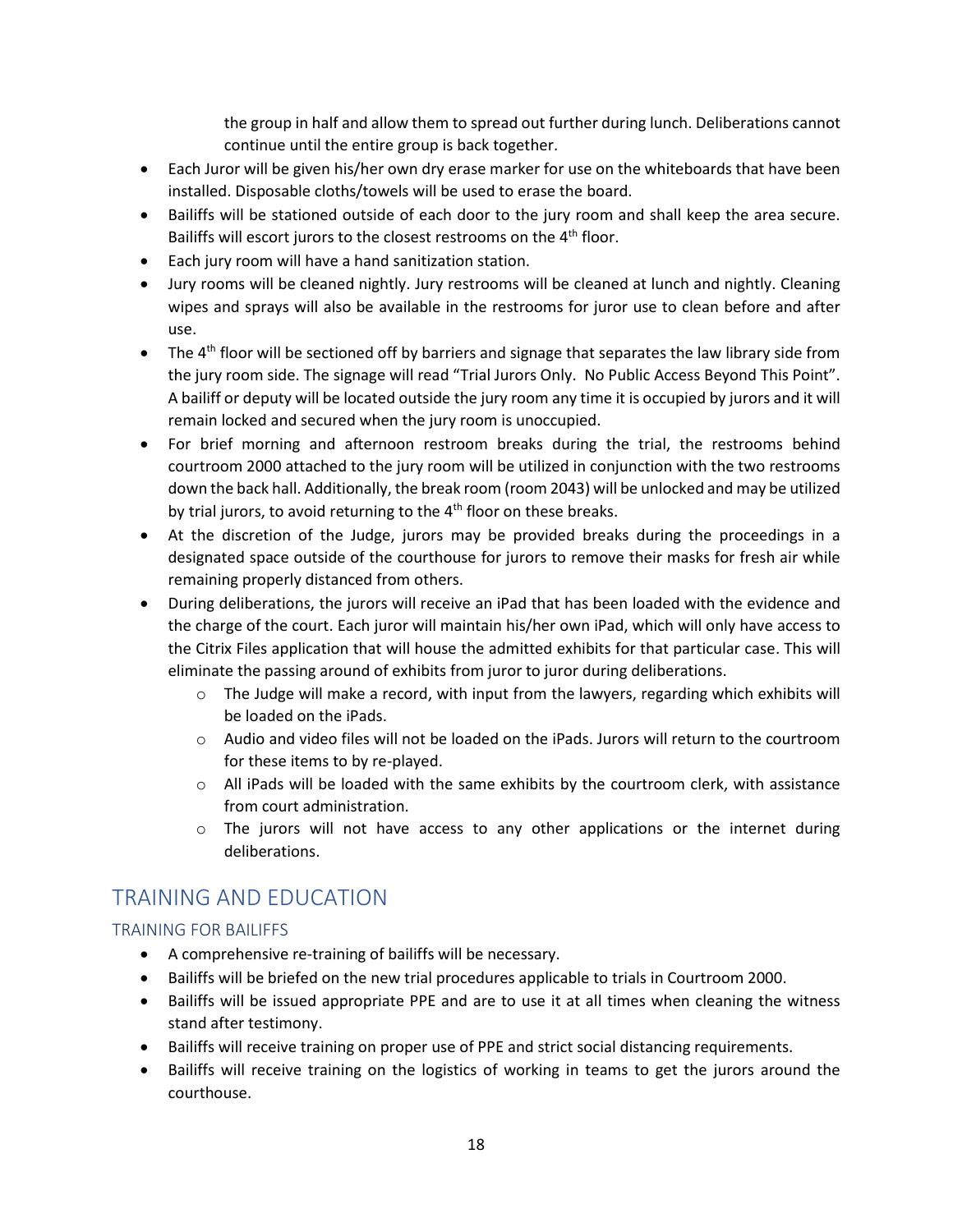- Bailiffs will receive training on best practices surrounding food and lunches.
- Bailiffs will be equipped to instruct jurors on how to properly use and take off gloves when they handle tangible evidence.
- It is recommended that bailiffs be assigned to one Judge for their service. Bailiffs working in pools that travel from courtroom to courtroom have been discouraged by our public health partners. To the extent possible, bailiffs should be assigned to one courtroom and should not work in multiple courtrooms.

#### TRAINING FOR THE BAR

- Court Administration, in cooperation with the Judges, will host the bar in small groups for inperson training on the new courtroom technology when it is installed.
- Technology training will focus on the use of Citrix ShareFile, Mondopads, laptops connected to the courtroom AV system, and the use of disposable microphone protectors.
- Other training will focus on other trial procedure variations brought about by the pandemic.
- Additional online training and instructional videos will be created and hosted on the Superior Court website.
- During pretrial conferences, the Judge should inquire whether counsel have received the training or have questions on how to present digital evidence and use the courtroom technology.

### MOCK TRIAL

- After this plan has been finalized, and before the first actual trial, a mock trial will be conducted with volunteers and lawyers to test out the procedures spelled out herein.
- The Local Committee on Restarting Jury Trials will oversee the mock trials in both Superior and State Court.
- The Local Committee will recommend any necessary alterations to this plan.

### DURATION OF PHASE 1

- Phase 1 will continue until the community conditions no longer necessitate the restrictive measures described above.
- During Phase 1, each trial week will be designated to a particular Judge. It is up to that Judge how many cases to call in, and which cases will be "on-call," in case the "first out" case resolves. An "alternate trial Judge" will also be selected in the event that all of the designated Judge's cases are resolved. Judges may start trials on Monday, Tuesday or Wednesday. On Thursdays and Fridays, the JAR will be utilized for Grand Jury proceedings
- The Court will consider moving to a "Phase 2" after learning lessons from "Phase 1" and making necessary adjustments to the plan.
- Similar procedures could be used to accommodate two trials by implementing a staggered reporting time for the jurors. We would still attempt to have 48 jurors in the JAR at any given time, but more jurors could check in for the afternoon while *voir dire* is in process upstairs. They would simply be divided between the two courtrooms.
- The "Local Committee on Resuming Jury Trials" will reconvene to more fully discuss necessary changes prior to finalizing a plan on "Phase 2."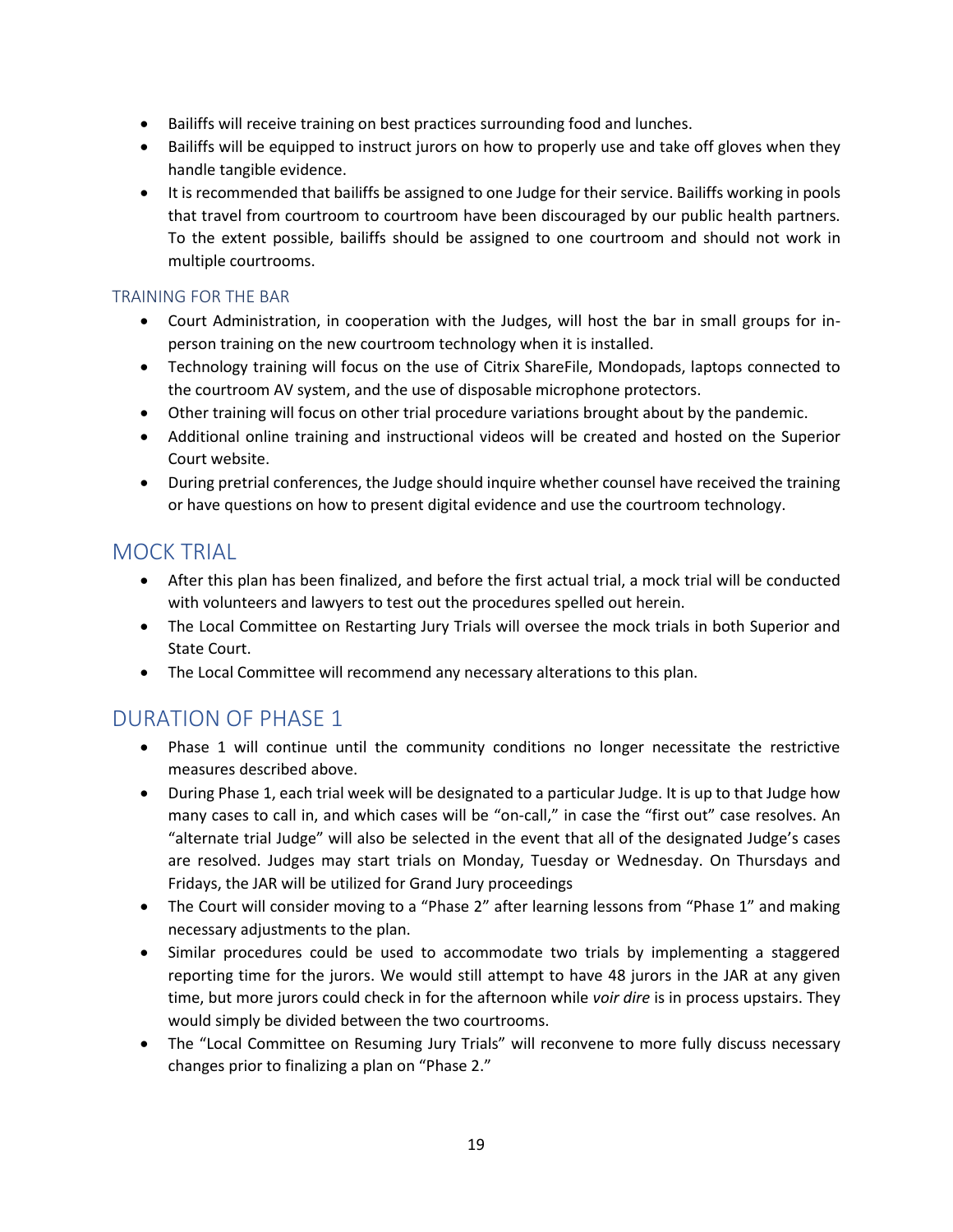• The "Local Committee on Resuming Jury Trials" may recommend modifications to this plan and this document may continue to be updated.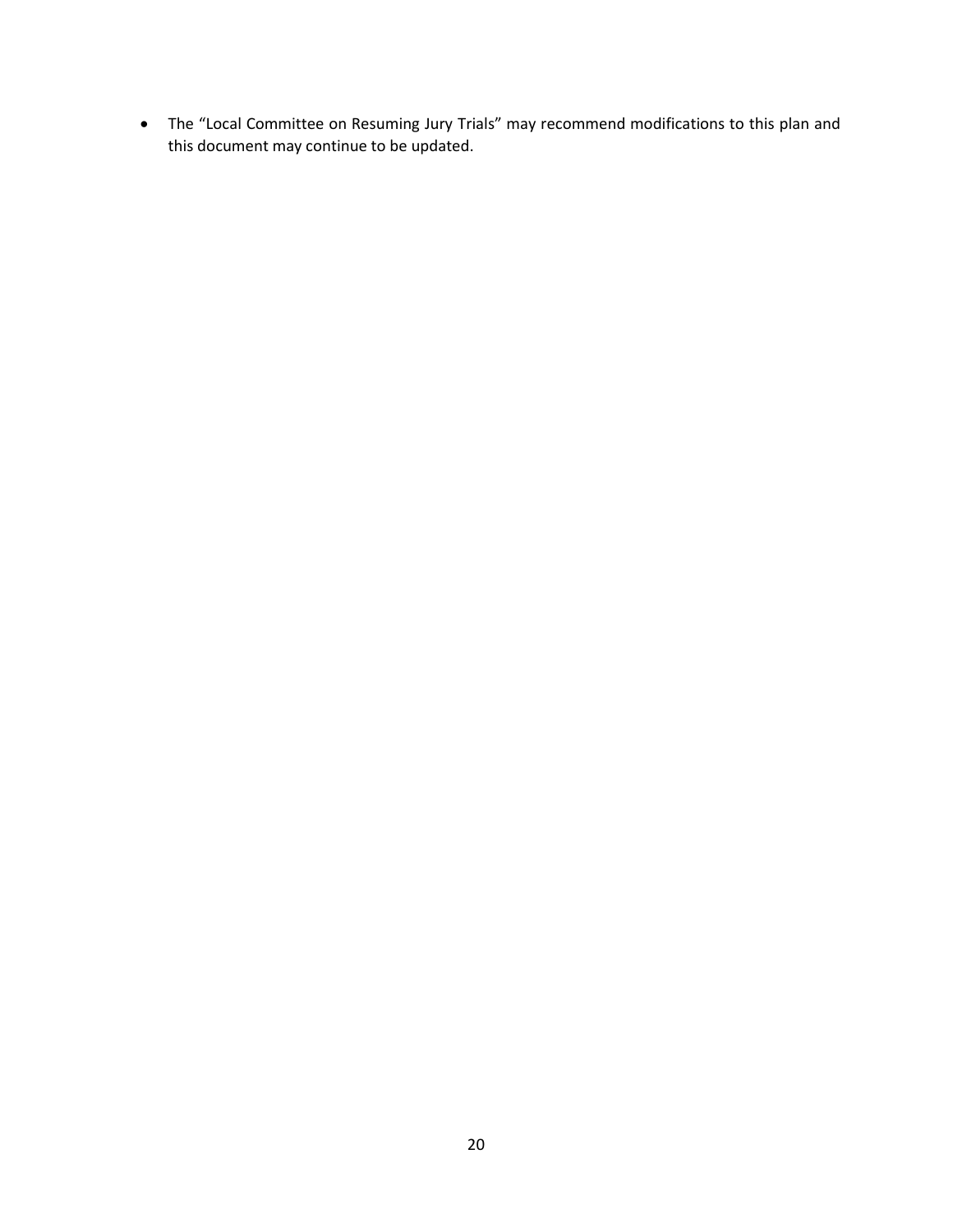# *POST MOCK TRIAL ADDENDUM/CLARIFICATION*

Following the November 18, 2020 Mock Trial, the local committee recommends the following changes and clarifications to the plan above:

- HEPA Filtration 2 larger HEPA units with UV, rather than three smaller ones.
- No Water pitchers on the counsel table and witness stands. Bottles only.
- Install 12 inch removeable barrier on top of wall separating the gallery from the well of the court. This is tall enough to keep the jurors seated in the gallery from being able to see laptops at counsel tables, but is low enough not to obstruct sightlines to witness stand.
- Digital Evidence counsel are permitted to present their exhibits locally through software such as Adobe Acrobat, rather than through the web-based Citrix ShareFile. This cuts the lag time and lets skillful lawyers more quickly move through their materials. However, the exhibits must still be loaded into Citrix and what is presented must be an exact copy of what was uploaded.
- Digital Evidence stickers are permissible.
- Attorneys must stay masked when questioning witnesses. The only exception to this is when a juror, court reporter or the Judge cannot hear the attorney. In that event, the Court should instruct counsel to speak up, and in extraordinary circumstances may permit counsel to remove their mask to speak.
	- $\circ$  Counsel are encouraged to invest in clear facemasks if they want their facial expressions to be seen in the courtroom.
- Clear facemasks have been ordered for jurors.
- Witnesses being asked to step down and demonstrate something in the courtroom shall put their mask back on before leaving the witness stand. At all times, best efforts shall be made to have 6 feet of social distancing between the witness, counsel, and others.
- Mandatory Pre-trial conferences:
	- $\circ$  Address how to handle refreshing recollection/impeachment material that may not be uploaded into ShareFile because it wasn't anticipated to be used in a case in chief. Material may be uploaded into ShareFile in the courtroom with the help of the clerk and the scanner. Low-tech options are still permissible to show the witness a hard copy.
	- $\circ$  Address whether or not the Defendant will waive his/her right to be present at bench conferences.
	- $\circ$  Both sides need to address the Rule of Sequestration with their witnesses and discuss where the witnesses will be kept and be mindful that jurors will be utilizing the main courtroom doors.
- Joining issue will occur the way it always has, on paper. Hand sanitizer is available.
- Jury Verdict will be on paper and in writing.
- Questions from the jurors will be in writing as well and scanned into ShareFile in the courtroom as a Court's exhibit. Hand sanitizer is available.
- What to do in the event or a close contact exposure or positive test during a trial? It was suggested, not to declare a mistrial and have to start selection all over again, just recess the trial for 2 or 3 weeks and reconvene in the Judge's assigned courtroom.
- What if a trial is not completed in a week? It will continue in the courtroom of the assigned Judge, with the video feed and public access in their trial partner's courtroom.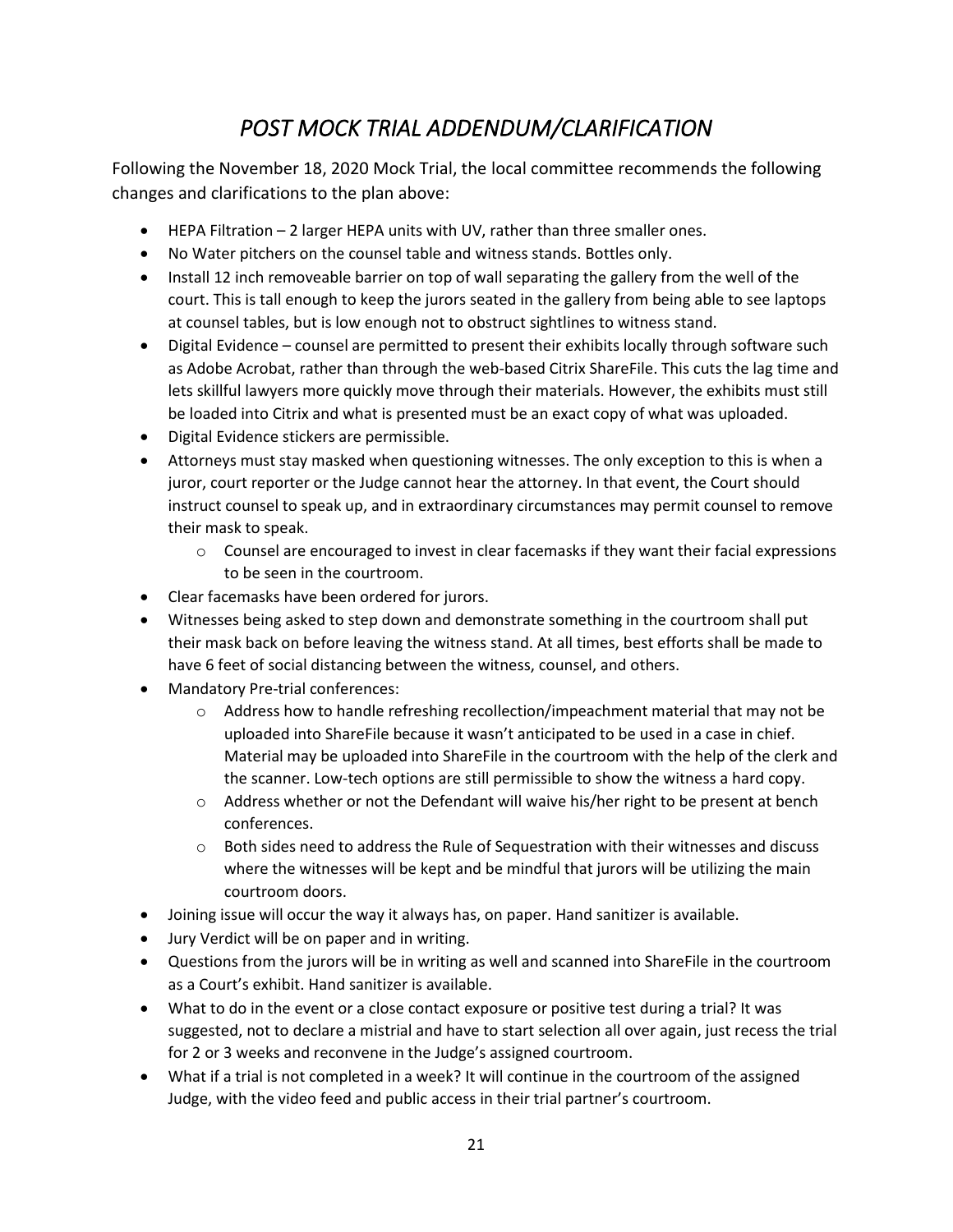- Updated signage at security checkpoint for jurors to make it clear they can use that entrance.
- Updated social distancing signage in Jury Assembly Room by restrooms.
- Block off the water fountains in the secured hallways that jurors use.
- Installation foot openers on the restroom doors that jurors use.
- Additional trashcans for disposal of masks, gloves, sanitizing wipes by witness stand, lectern and counsel tables.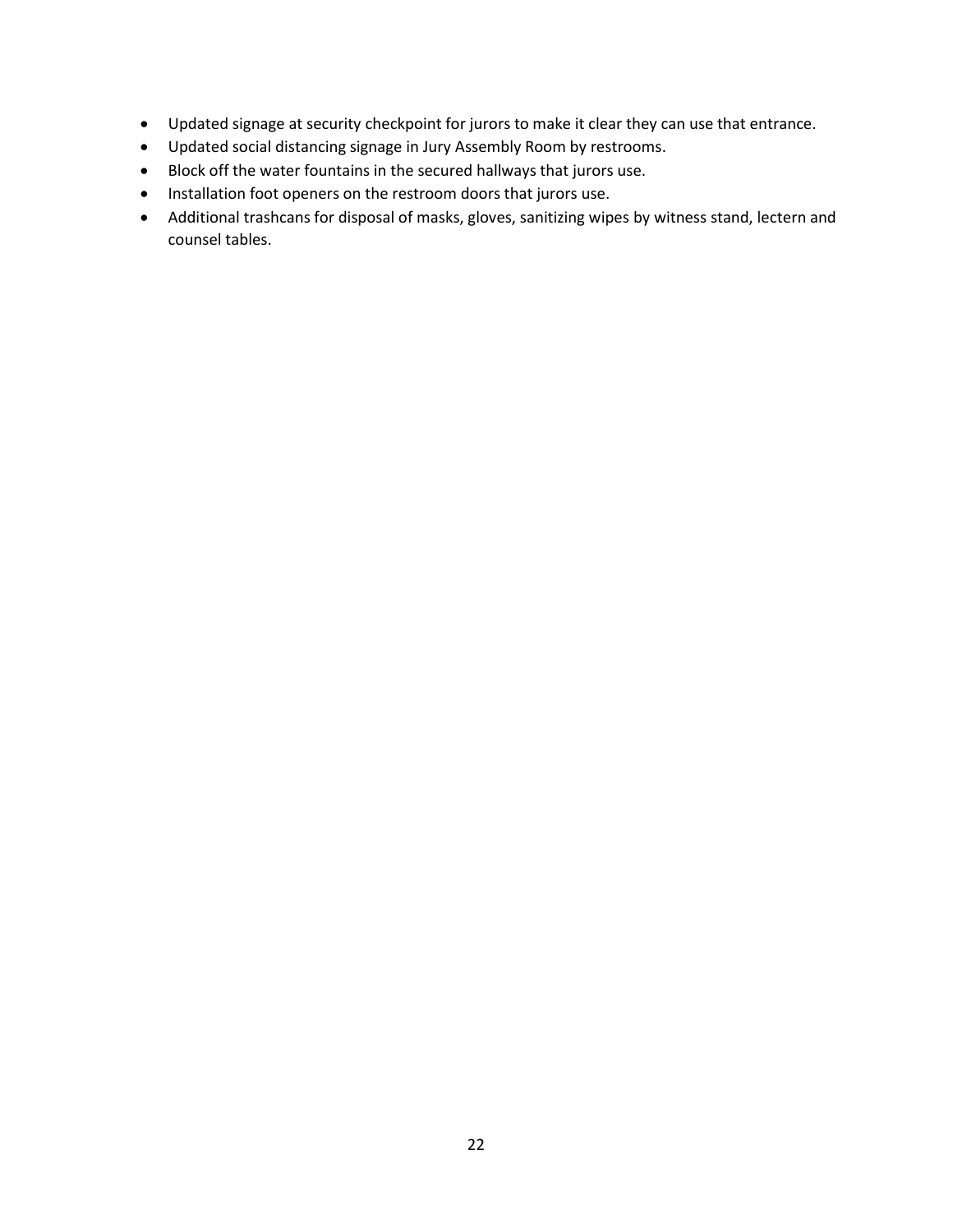# *APRIL 2021 AMENDMENTS TO THE PLAN*

Much has changed in our world since the beginning of the pandemic. We continue to learn more about the virus and our public health experts constantly update the guidance to the public. The local committee and the Chief Judge have tried to stay on top of the ever-changing recommendations as Cobb County's resumption of jury trials gets closer. One of the biggest changes from when this plan was first authored is the mounting research that shows this virus is not as big of a threat for spread by touching a contaminated surface as originally thought<sup>1</sup>. The other major developments are driven by the fact that vaccines have been developed and become more widely available.

On February 26, 2021, Chief Judge Rob Leonard amended the makeup of the local committee to more closely reflect the current stakeholders. Judge Leonard continued to chair the committee and the makeup was amended as follows:

| Lisa Crossman,       | Deputy Director, Cobb & Douglas Public Health |
|----------------------|-----------------------------------------------|
| Flynn Broady,        | District Attorney                             |
| John Pursley,        | <b>Chief Assistant District Attorney</b>      |
| Carlos Rodriguez,    | Defense Attorney-Cobb Bar Appointment         |
| Randy Harris,        | Circuit Defender                              |
| John Morgan,         | State Court Judge, (Div. I)                   |
| Eric Brewton,        | State Court Judge, (Div. II)                  |
| Barry Morgan,        | <b>Solicitor General</b>                      |
| Connie Taylor,       | <b>Clerk of Superior Court</b>                |
| Maj. James Petrie,   | <b>CCSO-Court Security</b>                    |
| Robin Bishop,        | <b>Clerk of State Court</b>                   |
| Wendy Portwood,      | Superior Court Jury Administrator             |
| Cherie Crider,       | State Court Jury Administrator                |
| Christopher Hansard, | <b>Superior Court Administrator</b>           |
| Donna Tschappat,     | <b>State Court Administrator</b>              |
| David Tyler,         | Superior Court I.T. System Administrator      |
| Ann Harris,          | <b>Superior Court Judge</b>                   |
| C. LaTain Kell,      | <b>Superior Court Judge</b>                   |

The local committee met on March 30, 2021 to discuss further modifications to the jury trial plan and the following is a summary of what was agreed to.

#### PRESENTATION OF EVIDENCE

- It was determined that mandating Citrix ShareFile in the manner previously described was too onerous on the lawyers and would impose undue hardships on practitioners.
- Citrix will not be mandated for use by the lawyers in presentation of evidence, but will still be available to the jurors in jury deliberations, so pre-marking and uploading exhibits remain recommended.

<sup>1</sup> https://www.cdc.gov/coronavirus/2019-ncov/more/science-and-research/surface-transmission.html